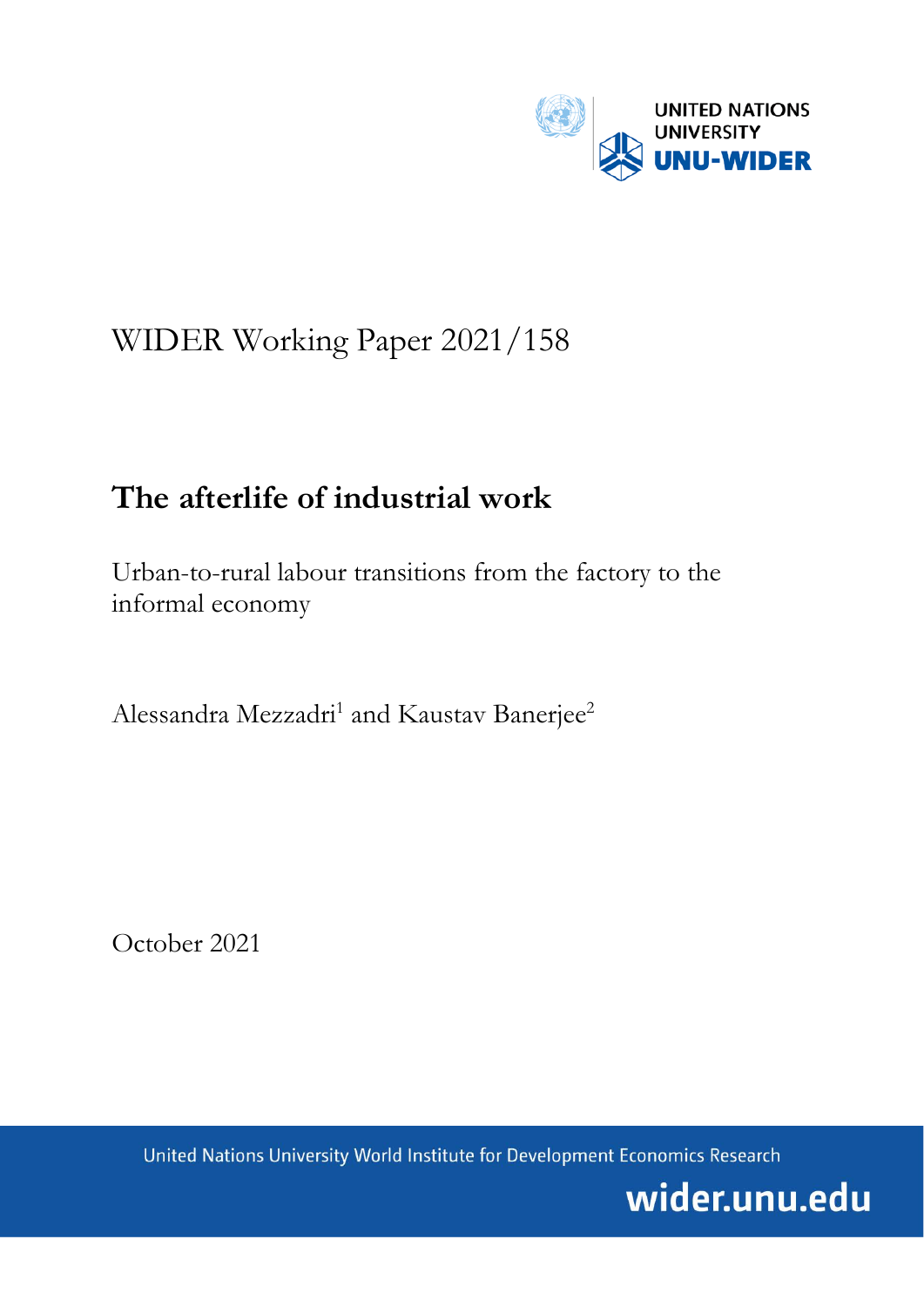**Abstract:** The COVID-19 pandemic has escalated processes of labour transition from industrial work to the informal economy, which have always characterized the life of the working poor. Exploring urban-to-rural labour transitions through a feminist political economy lens and adopting a life-cycle approach to labour and social reproduction, this paper analyses the post-industrial livelihoods and experiences of former Indian garment workers leaving the National Capital Region and moving back to Bihar. Emphasis is placed on workers' reasons for leaving the industry and their current employment and reproductive strategies. Findings are based on a sample of 50 former workers, identified in urban industrial hamlets and traced back to their place of origin. Respondents' experiences are analysed based on semi-quantitative questionnaires and life histories. Findings reveal that upon leaving the factory, workers find alternative informal employment through caste or social networks while using land as safety net. Farming and informal work are not alternative but rather complementary income and work strategies. By adopting a life-cycle approach to studying labour transitions across formal and informal employment domains, this analysis contributes to policy debates on decent work.

**Key words:** feminist political economy, social reproduction, informal economy, urban-to-rural labour transitions, post-industrial livelihoods, life-cycle approach

#### **JEL classification:** B54, J46, P16, R23

**Acknowledgements:** The authors extend their thanks to Ibrar Raza, Mohammad Aaquib, Govind Kumar, Keshav Singh and Rajiv Ranjan, Bhaskar Jha, Madhavi Shivaprasad, Shrawan Jha, and Jitendra Kumar for their work on different aspects of the field research at the basis of this analysis. We are particularly grateful to Ibrar Raza for his extensive field engagement at the beginning of the project. We are grateful to UNU-WIDER for supporting this work as part of the 'Transforming informal work and livelihoods' project. The usual disclaimers apply. Our heartfelt thanks to all workers who took part in the study and shared information and their stories with our team, despite living through the harsh impact of the COVID-19 pandemic.

This study has been prepared within the UNU-WIDER projec[t Transforming informal work and livelihoods.](https://www.wider.unu.edu/node/187589)

Copyright © UNU-WIDER 2021

Information and requests: publications@wider.unu.edu

ISSN 1798-7237 ISBN 978-92-9267-098-6

### <https://doi.org/10.35188/UNU-WIDER/2021/098-6>

Typescript prepared by Luke Finley.

United Nations University World Institute for Development Economics Research provides economic analysis and policy advice with the aim of promoting sustainable and equitable development. The Institute began operations in 1985 in Helsinki, Finland, as the first research and training centre of the United Nations University. Today it is a unique blend of think tank, research institute, and UN agency—providing a range of services from policy advice to governments as well as freely available original research.

The Institute is funded through income from an endowment fund with additional contributions to its work programme from Finland, Sweden, and the United Kingdom as well as earmarked contributions for specific projects from a variety of donors.

Katajanokanlaituri 6 B, 00160 Helsinki, Finland

The views expressed in this paper are those of the author(s), and do not necessarily reflect the views of the Institute or the United Nations University, nor the programme/project donors.

<sup>1</sup> SOAS University of London, London, UK, corresponding author[: am99@soas.ac.uk;](mailto:am99@soas.ac.uk) 2 AUD (Ambedkar University Delhi), Delhi, India

UNU-WIDER employs a fair use policy for reasonable reproduction of UNU-WIDER copyrighted content—such as the reproduction of a table or a figure, and/or text not exceeding 400 words—with due acknowledgement of the original source, without requiring explicit permission from the copyright holder.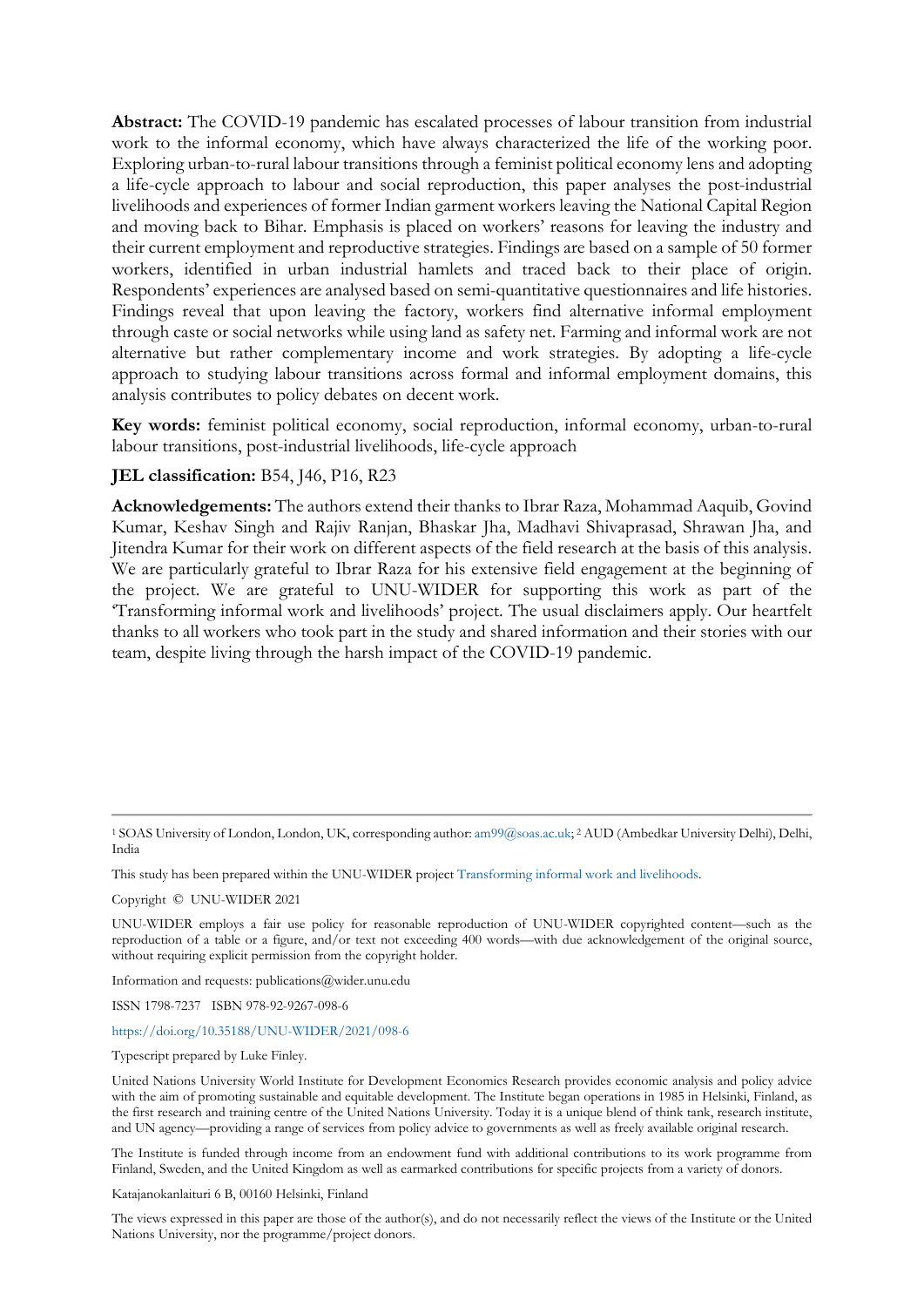# **1 Introduction**

Many economic analyses of labour-intensive industries like the textile or garment sectors present factory work and employment relations in these sectors as positive alternatives to informal economic activities. The Lewisian parable of workers in labour surplus economies moving from low-paid, low-productivity work in the agricultural sector to higher-wage, higher-productivity jobs in the urban industrial sector is still often accepted as an inevitable progression for development (Lewis 1954). Hence, factory work is generally represented by much of the development literature as a sort of point of arrival for the working poor, who are therefore supposed to move from more informal to more formal jobs (e.g. Powell 2014).

Undoubtedly, the COVID-19 crisis has abruptly unsettled the simplistic assumptions behind these narratives of linear progress. The crisis suddenly revealed how many industrial sectors rely on greatly precarious rural migrant workers. During the pandemic, these workers were quickly expelled from production networks and occupations in urban centres, and in places like India they had to start a proper exodus to return to their villages (e.g. Kesar et al. 2021; Samaddar 2020). One could argue that COVID-19 escalated one of the most sudden urban–rural transitions in the recent history of world capitalism. In this process, many rural migrants returned to informal occupations and/or farming, struggling to reconstruct viable livelihoods (e.g. Carswell et al. 2021, 2022; Mishra 2021).

Notably, while COVID-19 represents a remarkable rupture in productive and reproductive trajectories (Kabeer et al. 2021; Stevano et al. 2021), one could argue that the unravelling of the pandemic has also laid bare a number of existing processes and trends (Mezzadri et al. 2021; Ossome 2020). For instance, it has revealed the analytical weakness of a number of dichotomies and overly sharp distinctions deployed to picture the world of work that have significantly overplayed differences between formal and informal—and industrial and non-industrial employment and occupations. In fact, well before COVID hit, scholars like Martha Alter Chen (2012) and Jens Lerche (2010) had theorized formal and informal employment relations as strongly interrelated, and best conceptualized as situated along a continuum (see also Breman 1996). Within this continuum*,* one can imagine different typologies of labour transitions taking place. If one involves workers moving from more informal occupations to factory labour—much of the literature on global factories stresses the rural origins of the workers employed (e.g. Mezzadri and Srivastava 2015; Pun et al. 2015; Wright 2006)—another far less studied typology of labour transition implies workers moving from factories back into informal employment, in a sort of reverse Lewisian movement. The recent Periodic Labour Force Survey in India captures this macro trend quite starkly. Employment in agriculture as a percentage share of total employment went up from 42.5 per cent in 2018–19 to 45.6 per cent in 2019–20, a reverse movement of almost 12–13 million workers in one year. This movement also entails a reduction of the wages that workers may be going back to, as the daily wage for casual labour in agriculture for the same period was 291 rupees (R), as compared with R349 for self-employed and R558 for salaried jobs. This article explores this second type of transition, which, while escalated by the pandemic, has always been at work.

Notably, notwithstanding certain exceptions (e.g. Hewamanne 2018; Prentice 2017), postindustrial work analyses still represent a significant gap in the literature. However, their potential to contribute to debates on working poverty and livelihoods is considerable. Evidence suggests that many workers employed across the global garment assembly line stop working by the time they are 30–35 (Mezzadri and Srivastava 2015; Pun et al. 2015). What do their livelihood opportunities look like after their industrial experience is over? Do they access new socioeconomic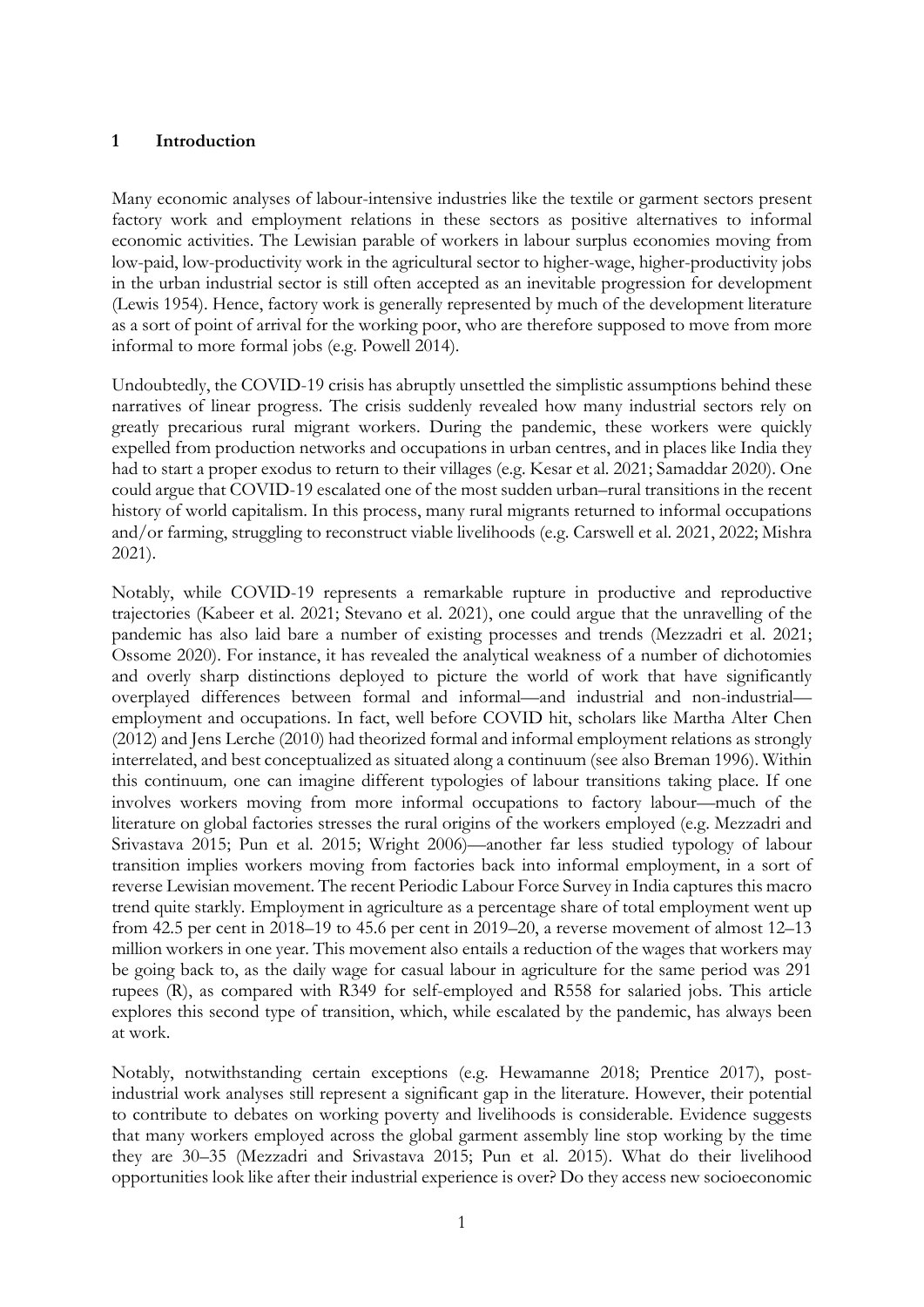opportunities? Have they accumulated savings or key skill sets thanks to their work in the garment factory? Or have they accumulated debt? Can they become successful micro-entrepreneurs? Or do they move back into informal employment? What are the narratives that former workers deploy to represent their own past industrial experience and current livelihood options? While these questions are often overlooked, they can enable us to concretely assess the link between contemporary labour relations and working poverty across the factory/non-factory and formal/informal divides, and to explore the informal economy as a site where both accumulation and exploitation can take place (e.g. Harriss-White 2002; Maiti and Sen 2010). Moreover, the same questions are crucial to analyse working poverty *as it is experienced across workers' life cycle*, and not simply during a temporary phase of employment.

Overall, this analysis stresses the relevance of adopting a *life-cycle approach* to the study of working poverty, as single, temporary moments of employment are not sufficient to capture the challenges faced by the working poor. In doing so, the analysis is anchored to understandings of work and labour which are not confined to the narrowly defined social perimeters of labour processes or individual spaces of work but that stress the intersections between productive and reproductive dynamics and domains and embeddedness in different physical and social geographies. In this sense, we also propose a novel approach to the study of informal(ized) employment across varied spaces of work, informed by feminist political economy debates on labour and social reproduction (Mezzadri 2019, 2020; Naidu and Ossome 2016; Rao 2021) and attentive to different local socioeconomic ecologies. In fact, across the life cycle, the livelihood opportunities available to the rural working poor undergo a 'double movement' of sorts (Banerjee 2010), and employability may be coterminous with that movement. Post-factory opportunities may also vary depending on this. Finally, state policies, as mediated by caste, gender, geographical provenance, and mobility, are also likely to shape distinct livelihood opportunities and patterns of inclusion and exclusion (Banerjee 2016) across the areas workers return to after their industrial experience is concluded.

This analysis focuses on workers formerly employed in the Delhi industrial conglomerate, the National Capital Region (NCR), a key hub of India's *sweatshop regime* (Mezzadri 2017). The NCR, comprising Delhi, Gurgaon, Manesar, and Faridabad in Haryana and NOIDA (New Okhla Industrial Development Authority) and Greater NOIDA in Uttar Pradesh (UP), and increasingly stretching across the Delhi-Jaipur industrial belt, is a complex industrial formation, characterized by great labour mobility and multiple processes of labour circulation (Cowan 2018; Mezzadri and Srivastava 2015). It mainly sources its millions of workers from UP and Bihar. This sets challenging conditions for doing research on former workers, as the majority of them return to their village of origin upon leaving the garment factory for good. For this reason, the analysis has focused on a small sample of 50 workers, whose post-industrial work experiences were analysed using mixed methods: first, through asemi-quantitative questionnaire, and then, for a subset, through the collection of 17 life histories. The sample was constructed by deploying multiple snowballing techniques: namely, collecting lists of contacts from Kapashera, one of the largest housing hamlets for industrial workers in the NCR, and from unions working in the area. Workers were contacted using details from this initial list; further snowballing took place in Bihar in February to early March 2020, where research started in the area of Patna and then moved to surrounding districts.

The outbreak of the coronavirus pandemic disrupted the fieldwork process significantly. The collection of life histories was suspended in May 2020, due to national and local lockdowns and in order to mitigate potential health risks. Several life histories were collected by phone when fieldwork resumed, from April 2021. The decision to suspend fieldwork also reflected our desire to abide by ethical ways of conducting research, avoiding 'piratic' or merely 'extractive' methods (Okech 2020; Tilley 2017), particularly given the magnitude of the compounded health and economic crises triggered by COVID-19. This choice had its costs, as by the time we resumed fieldwork in 2021 the phone numbers of several respondents did not work any longer, most likely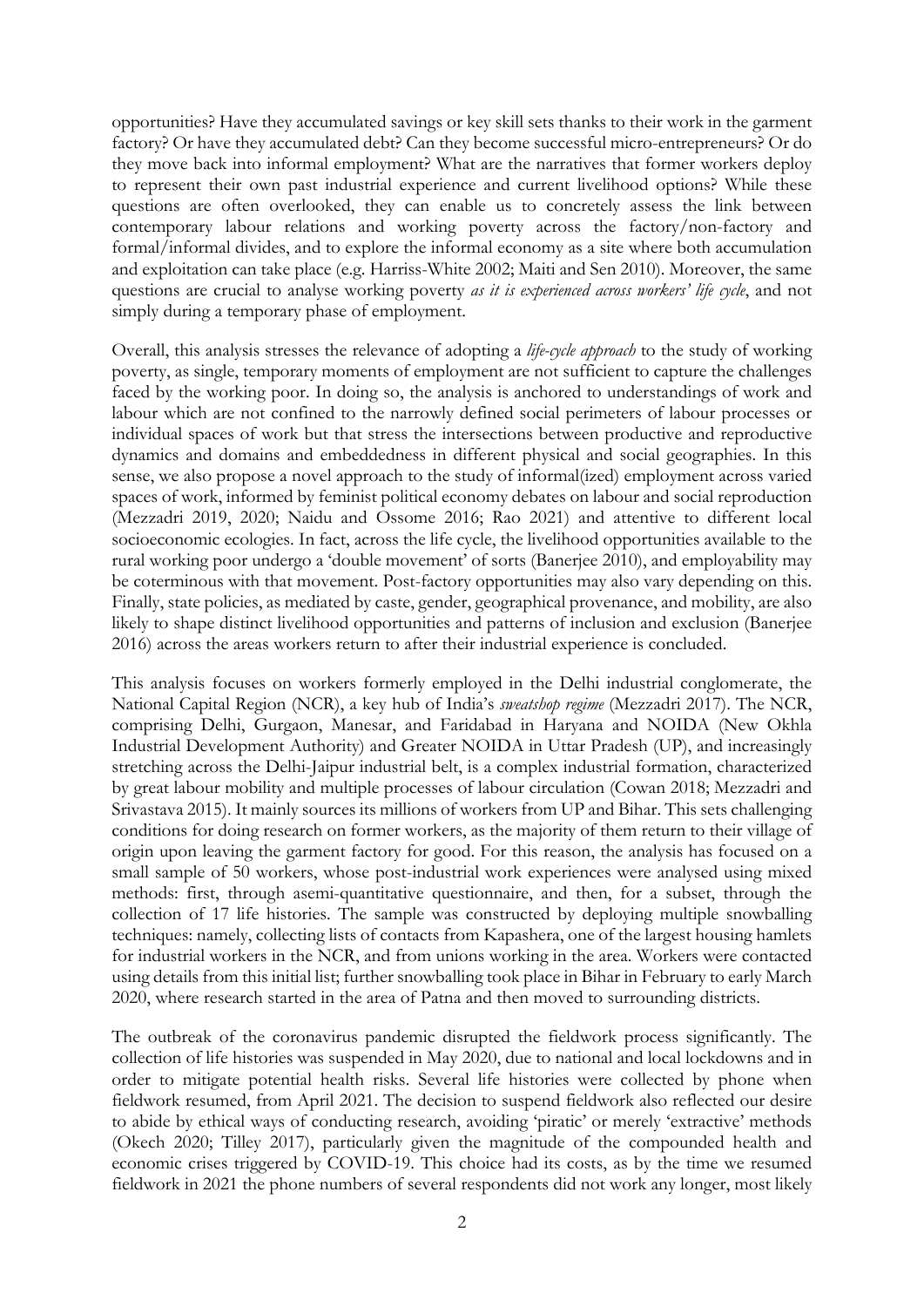also due to the financial impact of the pandemic on India's working communities—an issue increasingly well documented through case studies across the whole subcontinent (e.g. Agarwal 2021; Samaddar 2020). Yet we strongly feel that our choices were ethically necessary. Despite the dramatic events and related difficulties, we were able to finalize the collection of field-based findings by July 2021. We report our findings in the sections below, starting with a discussion of the social profile of the respondents.<sup>[1](#page-4-0)</sup>

## **2 Labour transitions during and after garment work, and workers' profile**

The majority of studies on the garment industry in the NCR agree on the social profile of its workforce: most workers are male circulatory migrants from the Hindi belt, particularly from UP and Bihar (Mani et al. 2018; Mezzadri and Srivastava 2015; Singh and Kaur Sapra 2007). Arguably, the in-work experiences of these migrants already include multiple labour transitions, which may involve either crossing urban–rural corridors or quickly circulating between multiple industrial units. Classic *yearly circulation*, which is greatly widespread in India (Breman 2013; Shah and Lerche 2020), where workers move back to their place of origin during the industrial lean season (which often overlaps with festivals and harvest seasons), is paralleled by *industrial circulation* (Mezzadri 2017)—that is, the transition of workers from one industrial unit to another in the same industrial area.

According to a 2013–14 survey (Mezzadri and Srivastava 2015), yearly circulation in the NCR garment industry represented only one-third of all circulatory movements, while industrial circulation was at 60 per cent. This means that almost two-thirds of the industrial workforce consisted of individuals who worked in any given industrial premises for less than one year. These multiple labour transitions at work in the NCR call for high degrees of labour flexibility, with implications for workers' social profile. In northern India, the type of workforce able to sustain these multiple transitions is male and relatively young. It is hence unsurprising that our sample in this study, which arguably explores yet another labour transition in the industry—the final exit from industrial work—reflected this. Almost all of our respondents, namely 96 per cent, were male; only two female workers were sampled and interviewed. All respondents were over 35 years of age; that is generally the cut-off age for work in the industry, due to either retrenchment or exhaustion (Mezzadri 2017).

Collating a sample was probably one of the most significant challenges of this study, already well before the outbreak of COVID-19. This is because the extreme mobility, numerous labour transitions, and social profile of the workforce set significant hurdles in the way of the identification of who has actually left the industry for good—many continue circulating back to the NCR—and where these people have relocated. The sample was built thanks to multiple snowballing entry points. We started our post-work inquiry in Kapashera. Here, initial connections and informal chats with a few housing contractors, in September 2019, confirmed a high proportion of workers from Bihar and UP employed in the garment industry and residing in the industrial hamlet. In fact, several contractors overseeing 'the lines'—the rows of rooms where

<span id="page-4-0"></span><sup>&</sup>lt;sup>1</sup> Ibrar Raza was the research assistant initially appointed for this project, and his work on data collection was crucial. He conducted the initial survey through questionnaires with the Bihari workers identified during the initial mapping and helped to identify others on the basis of local snowballing. He also collected the first life histories, before COVID-19 disrupted the fieldwork process. Other life histories were collected by Mohammad Aaquib, Govind Kumar, Keshav Singh, and Rajiv Ranjan (all based in Patna, Bihar), on the basis of the contact list and networks developed through the initial mapping and questionnaires. The interviews were transcribed in Hindi by Bhaskar Jha and then translated into English by Madhavi Shivaprasad and Shrawan Jha.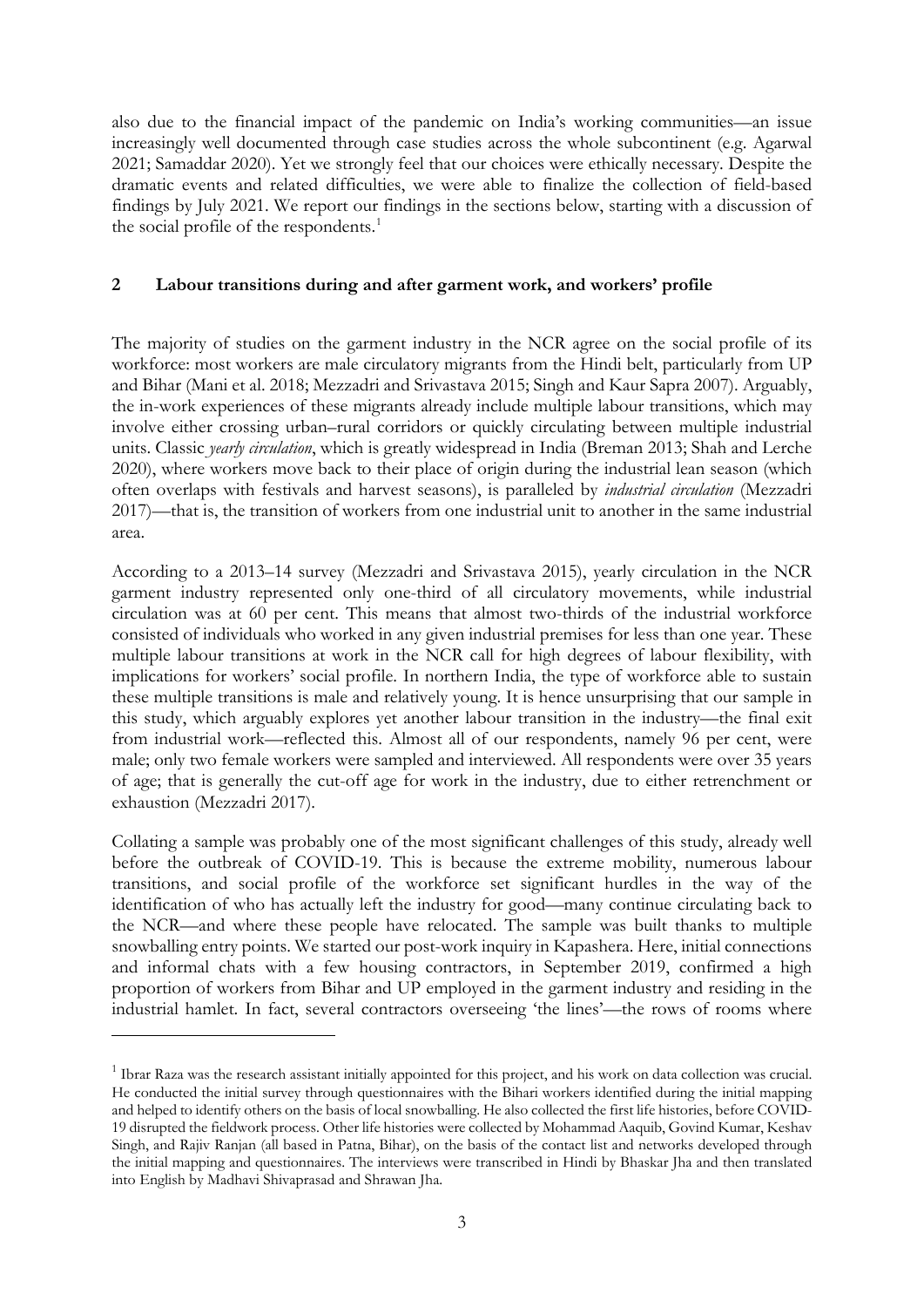industrial workers live in Kapashera, which resemble the plantation lines deployed as housing during colonial times (Mezzadri 2021)—had once been garment workers too. They stayed on in the urban industrial hamlet even after they left the industry.

Contacts with unions were crucial to build a list of former garment workers, and this was deployed as a guide for our search for questionnaires targets in Bihar. In Bihar, the search often involved a complex, informal process of contact tracing, as many workers had changed contact details, like phone numbers, and others may have migrated elsewhere. A significant portion of those leaving the industry, however, go back to their place of origin, and we captured this segment of the former industrial population. The survey started in Patna, Bihar, in February 2020 and then snowballed to the districts of Nalanda and Muzaffarpur. Due to thespread of the COVID-19 pandemic, which reached India by mid-March 2020, the physical interviews for life histories had to be stopped after eight interviews (conducted till mid-March 2020). The rest of the life histories were collected via phone. This was possible due to the completion of the questionnaire by that date. The geographical distribution of the sample is given in Figure 1.





Source: authors' illustration based on own data.

In the sample, 68 per cent of workers were Hindus and 32 per cent Muslims, confirming the relative over-representation of Muslim labour in the northern garment industry, which is a characteristic linked to the early origins of tailoring during the Mughal Empire (Roy 2013). All respondents were married, with children. In terms of caste, previous surveys in the NCR indicated the dominance of General Castes (GCs) and Other Backward Castes (OBCs), and this was also confirmed by our survey. However, we decided to break down the very large category of OBCs into two sections: OBCs and Extremely Backward Castes (EBCs), a category in fact only deployed in the state of Bihar in India and which has been championed and implemented by the current state government. Overall, 38 per cent of respondents were OBCs and 36 per cent were GCs. EBCs, however, represented a sizeable portion of respondents in the districts surveyed on the basis of our initial list—namely, 26 per cent, almost a third of respondents (Figure 2).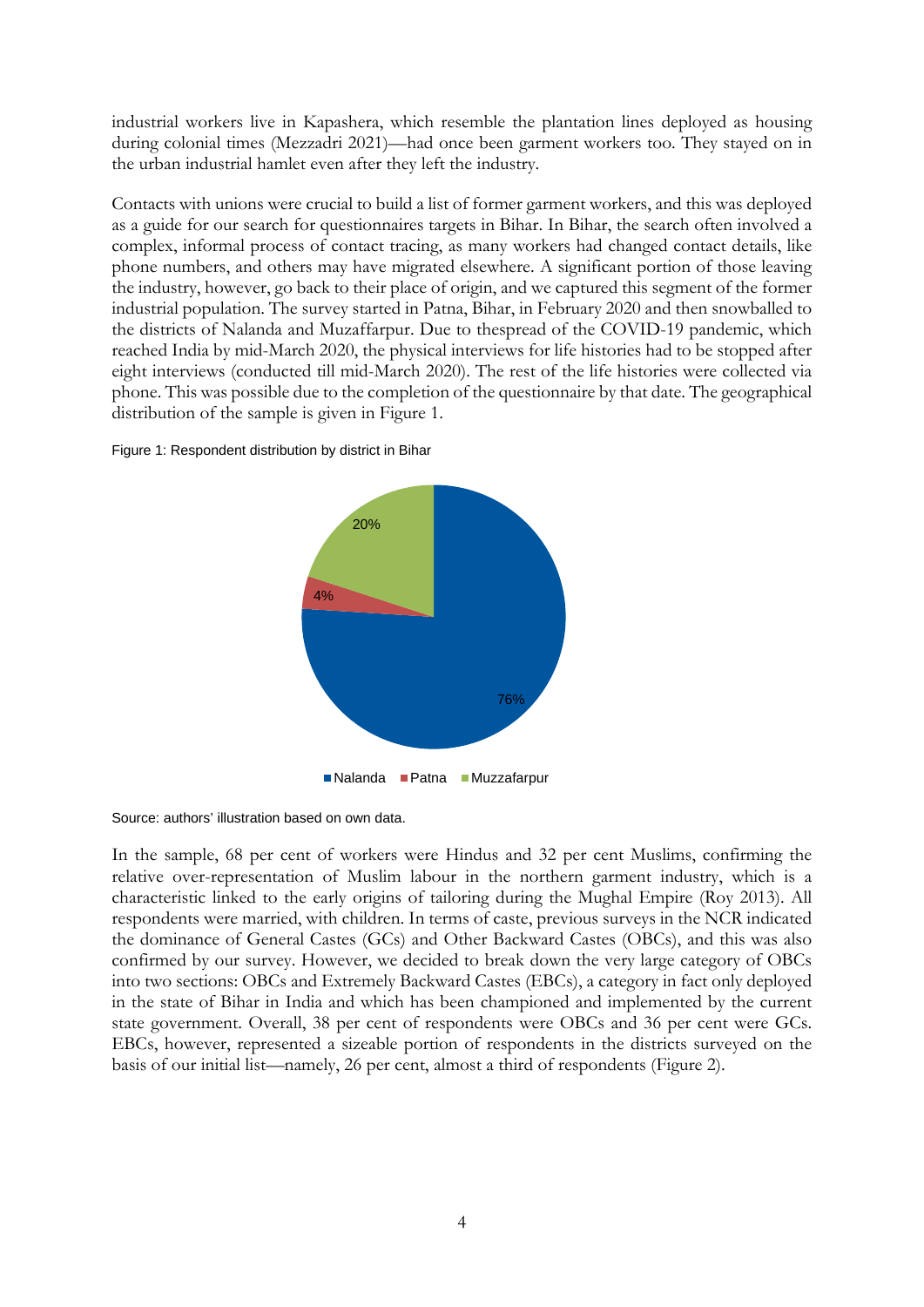#### Figure 2: Caste distribution of respondents



Source: authors' illustration based on own data.

The education level of respondents was lower than that generally reported for garment workers in the NCR (e.g. Mezzadri and Srivastava 2015). The great majority of former migrant workers reported being illiterate. Only 25 per cent had gone through formal schooling (Figure 3).



Figure 3: Migrant literacy profile

Source: authors' illustration based on own data.

Information on the household member of respondents revealed very low education levels overall. Only in one family did we find a member holding a BA. In 20 families there was at least one member who had finished ten years of schooling. However, in the remaining 29 there was not a single member who had finished formal schooling (Figure 4).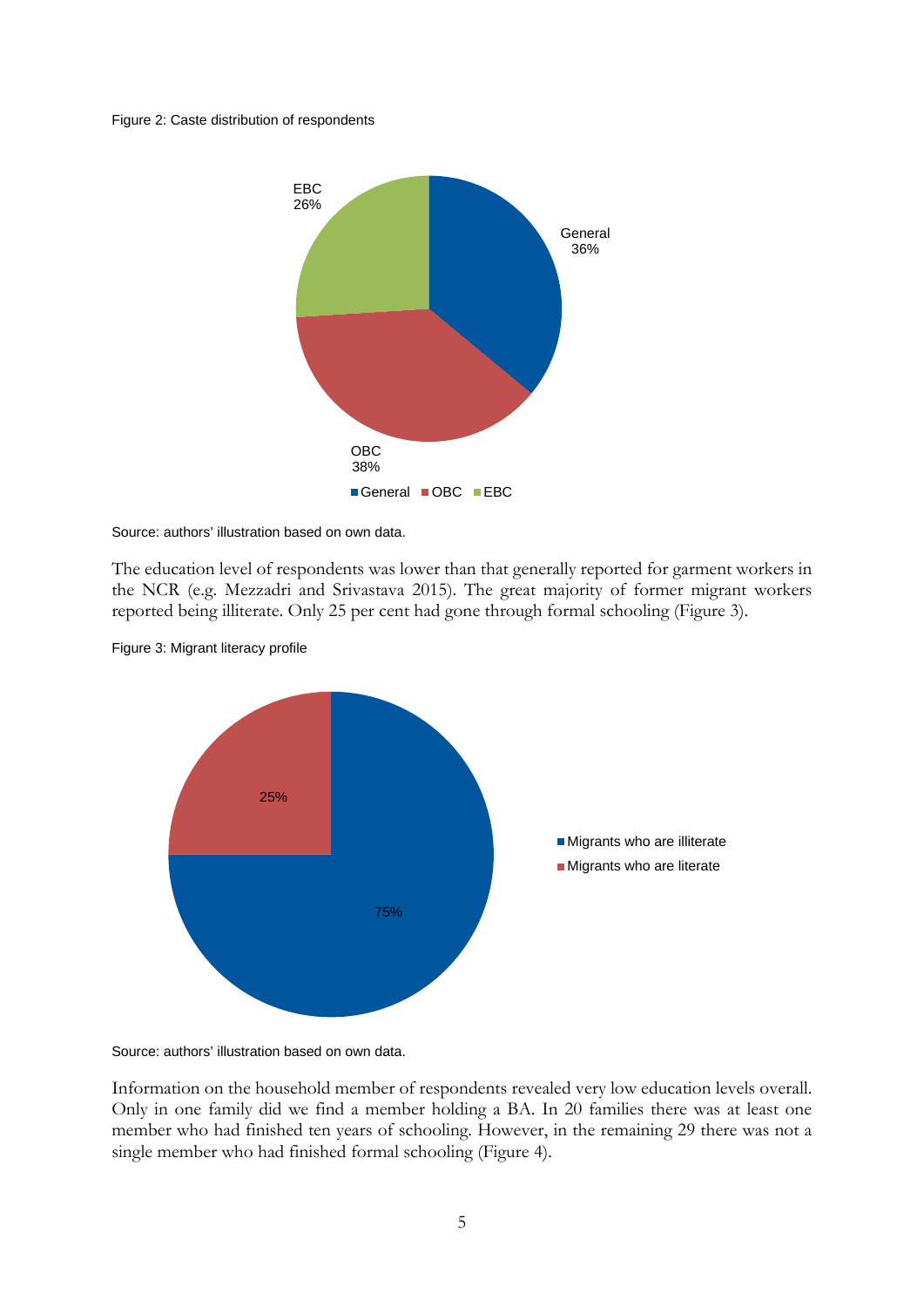



Source: authors' illustration based on own data.

While adult family members had low levels of education, households reported that their children were currently attending school (Figure 5).





Source: authors' illustration based on own data.

The low education profile of the former workers may have to do with skills and tasks performed. Along with geographical provenance, this issue will be discussed in the section below, which also presents findings on recruitment, wages, and termination of industrial employment in the garment industry.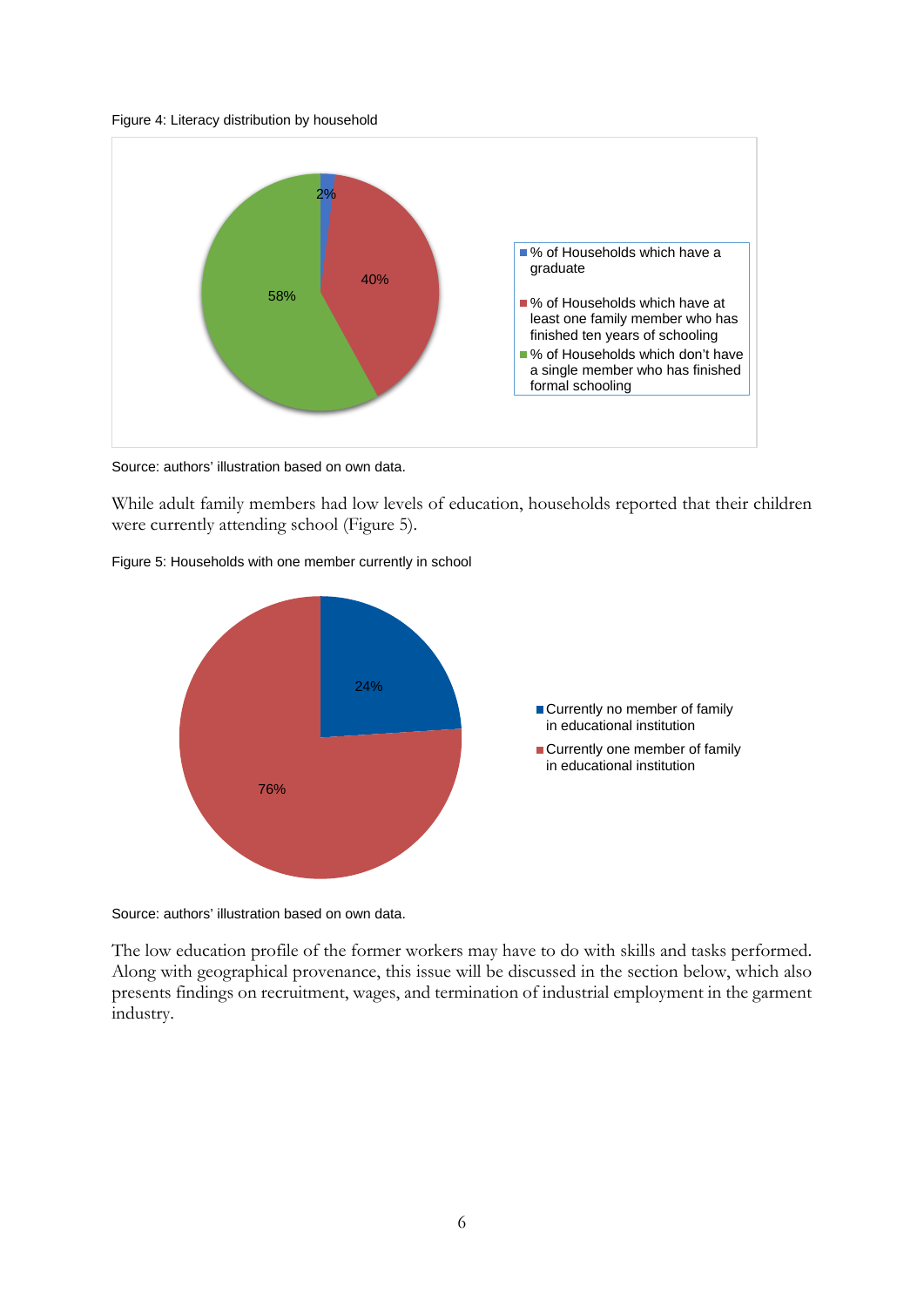### **3 Workers' former industrial life: recruitment, wages, and reasons for leaving**

The former workers interviewed in the districts surveyed had worked for a handful of renowned garment companies in the NCR. The majority were helpers or checkers; only 6 per cent were tailors and very few (2 per cent) were quality managers. Therefore, our sample shows a certain bias towards the bottom of the employment ladder in the garment industry. However, this bias is valuable, as it provides information on the implications of garment work for vulnerable working classes of the NCR–Bihar belt. Bihari workers fill many of the low-skilled positions in garment companies, and are also higher in number than workers from other regions. UP workers—the other dominant category on shop floors and in workshops (Mezzadri and Srivastava 2015) and also in home-based units (Unni and Scaria 2009)—are generally considered more skilled. This is also because of the original caste division of labour in the industry, which continued until the 1960s and 1970s, before the export boom made it untenable. Initially, the caste of Darzis dominated the tailoring craft (Lal 2004). Muslim Darzis were found to be concentrated in UP. With the export boom that began in the 1970s, the caste nexus in the industry faded, as there was a considerable increase in demand for labourers. In the garment industry, circular migration from Bihar otherwise a widespread phenomenon since colonial times—started to become significant during this period (Mezzadri 2017). The distribution of jobs performed in the NCR garment industry reported by respondents is represented in Figure 6.





Source: authors' illustration based on own data.

Former garment workers mainly reported having been recruited via local contractors (*thekedaars*); only 20 per cent reported 'direct' recruitment at factory gates (Figure 7). In fact, even workers directly recruited may well be managed by contractors once they enter the factory. This is a wellestablished practice, which blurs contract and direct labour relations (Lerche et al. 2017; Mezzadri and Srivastava 2015). For those recruited by contractors, the contracting relationship may have been initiated in Bihar, where local contractors are in contact with those in the NCR. In fact, while it may be the case that some contractors travel all the way to the NCR with their 'teams'—this happens, for instance, in embroidery networks (Mezzadri 2017), where workers also sleep and live in the working space owned by the itinerant contractor—in most cases local contractors feed into wider contracting networks. This 'cascade of labour intermediaries' (Barrientos 2013) controls labour across the Hindi belt corridor until it reaches the NCR, and often during workers' whole period of employment. The relaxation of the Contract Labour Act by the government of India,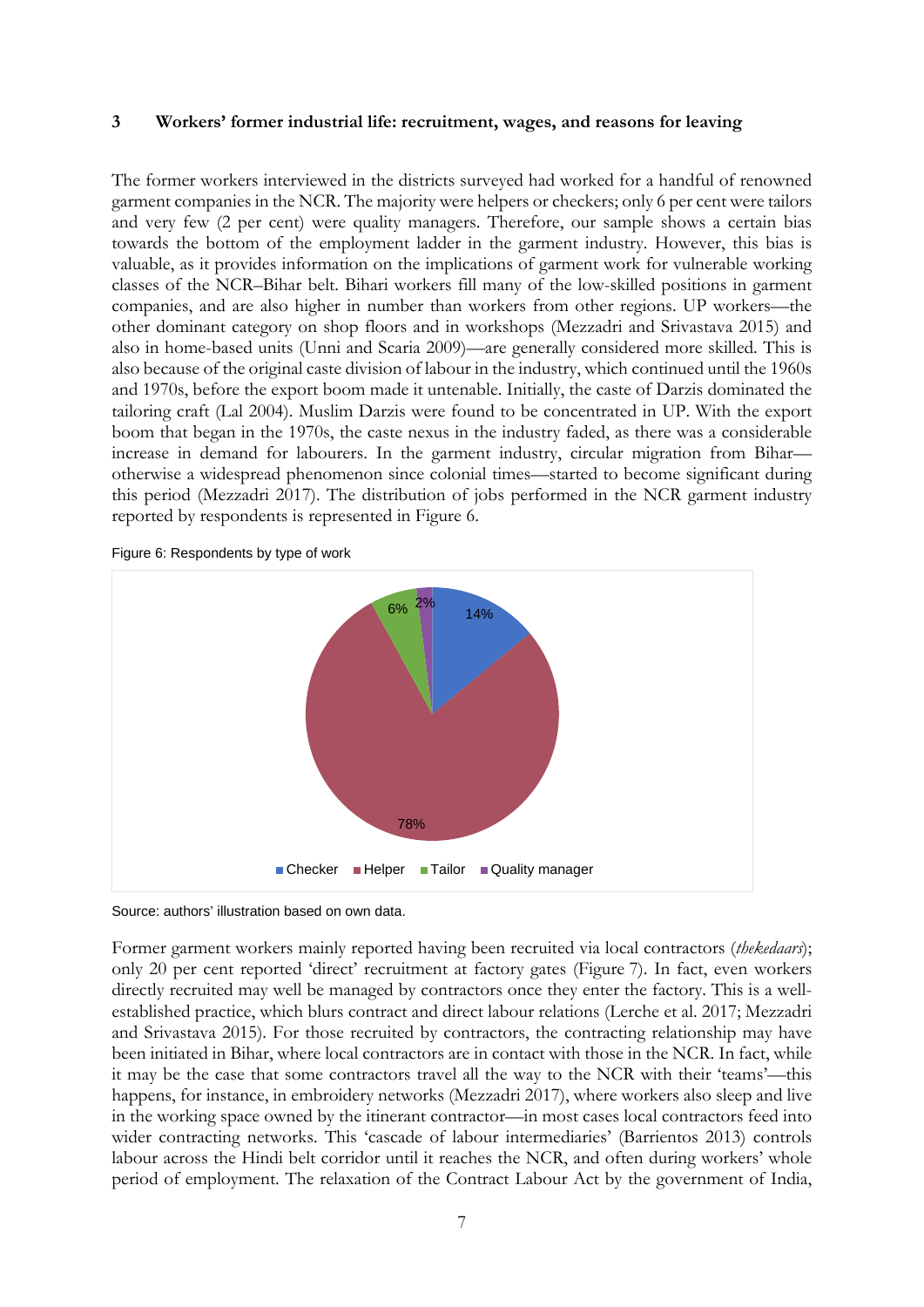which was first rolled out in the textile and garment sector before being expanded to all sectors with the labour reforms of the second BJP (Bharatiya Janata Party) government, further blurs the distinction between contract and regular employment. As a result, rates of contract labour have gone up in India across sectors (Srivastava 2016).





Source: authors' illustration based on own data.

The majority of former workers surveyed had worked in the garment industry for either five years or five to ten years (Figure 8). This is an important finding, as the industrial employment period suggests that garment work is overall temporary in the lives of these workers. Many travel to the NCR for a limited period of time and leave within ten years.



Figure 8: Number of years worked in garment industry

Source: authors' illustration based on own data.

Notably, a similar study on former workers conducted in Bangalore provided quite different findings. There, former workers interviewed about their past experience—mostly women, given the substantially different labour relations at work in the Indian south (Mezzadri and Majumder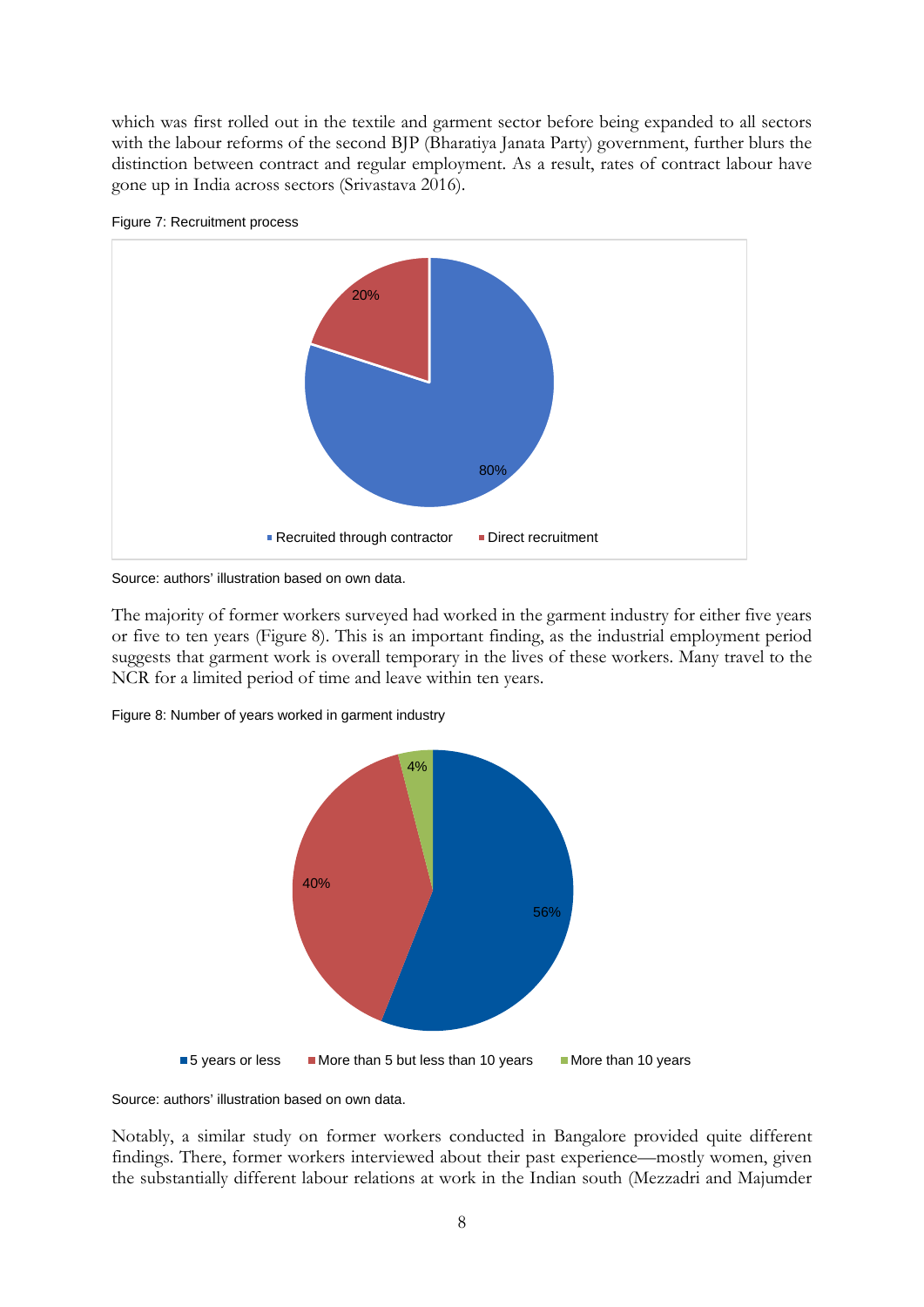2018, 2020)—reported having worked in the sector for at least ten years, with many having worked on and off in the industry, notwithstanding high rates of break in service—for 20 years. On the other hand, Bangalore's overall labour regime is based on the 'feminization' of factory production and a focus on mass-produced basic garments. While this is only one of the multiple gendered pathways followed by the garment commodity chain in India, also based on pre-existing regional patriarchal systems, it is the one where women's bodies at work are most visible (Mezzadri 2016). Findings suggest that in the north, in the NCR—where the labour regime is based on the 'masculinization' of factory and workshop production and women are mostly segregated into home-based value addition—employment in the sector may be far more temporary, flexible, and ultimately volatile.

Based on the above, one should note that for the sample of workers interviewed, employment in the garment industry was already the result of previous labour market transitions, mostly from informal jobs. In fact, the families of the former garment workers were also mostly engaged in informal occupations. Women were confined to doing reproductive work within the household, children to study,ing while other male members who were not direct dependants mostly performed different informal activities, ranging from self-employment (including petty services) to casual labour. A few were engaged in agricultural casual work; others (roughly one-fifth) reported regular employment (Figure 9).



Figure 9: Distribution of household members by primary occupation

Note: by primary occupation of at least one family member.

Source: authors' illustration based on own data.

The monthly income reported by respondents during their garment employment was broadly in line with the information provided by surveys of the sector in the NCR, with wages mostly set between R5,000 and R10,000 (Figure 10).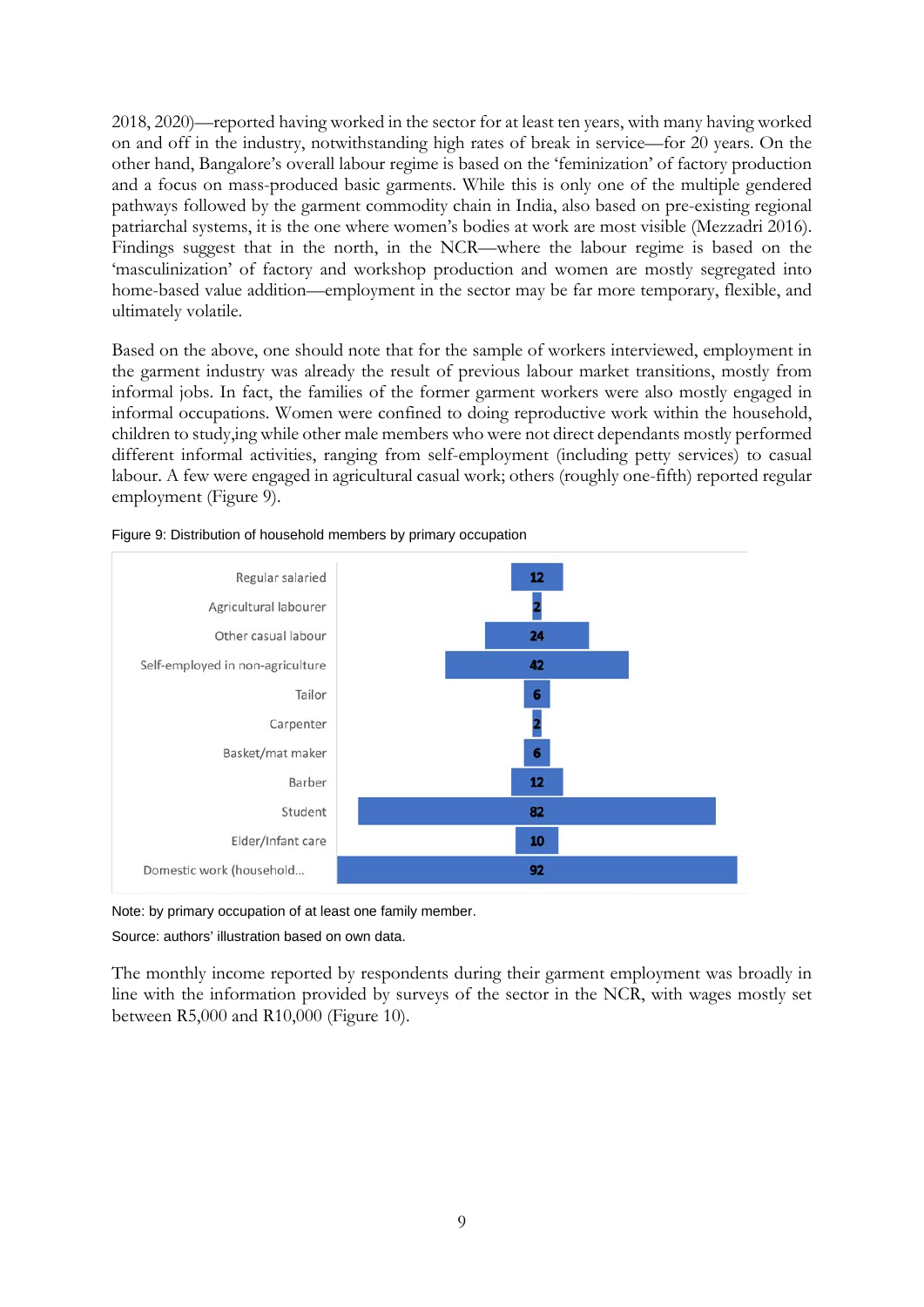Figure 10: Monthly income in garment industry



Source: authors' illustration based on own data.

These are hardly high salary levels, and they explain well why workers do not feel committed to the sector overall and may have experienced many labour market transitions in their lives before terminating work in the industry and once again changing their livelihood strategies once they hit 35. This age seems to be the cut-off for the majority of garment workers, in India and in most of the garment-export-producing countries (Mezzadri and Majumder 2018).

Low salary levels (low real wages) were also reported by the majority of respondents to be the main reason for leaving the industry. In fact, life histories revealed that even when nominal wages were higher in the industry, they were often not enough to account for urban–rural differentials or to allow workers to cope with the harshness of working rhythms, and they did not guarantee savings. Another significant factor was factory closures. This means that the flexible employment geography of the industry, with its high levels of breaks in service and continuous labour circulatory movements, is drawn by both employers and workers: in other words, by both capital and labour. On the one hand, employers may terminate employment through factory closures, due to effective company closure, or simply because of the relocation or termination of one industrial unit within the industrial network of the company, which in the NCR often comprises several units. On the other hand, however, workers may decide voluntarily to leave the sector, given its strenuous rhythms and low salaries. Former workers also listed family reasons and health issues as other causes for leaving, and a few also mentioned better opportunities (Figure 11). Health issues were reported consistently both in questionnaires and in life histories.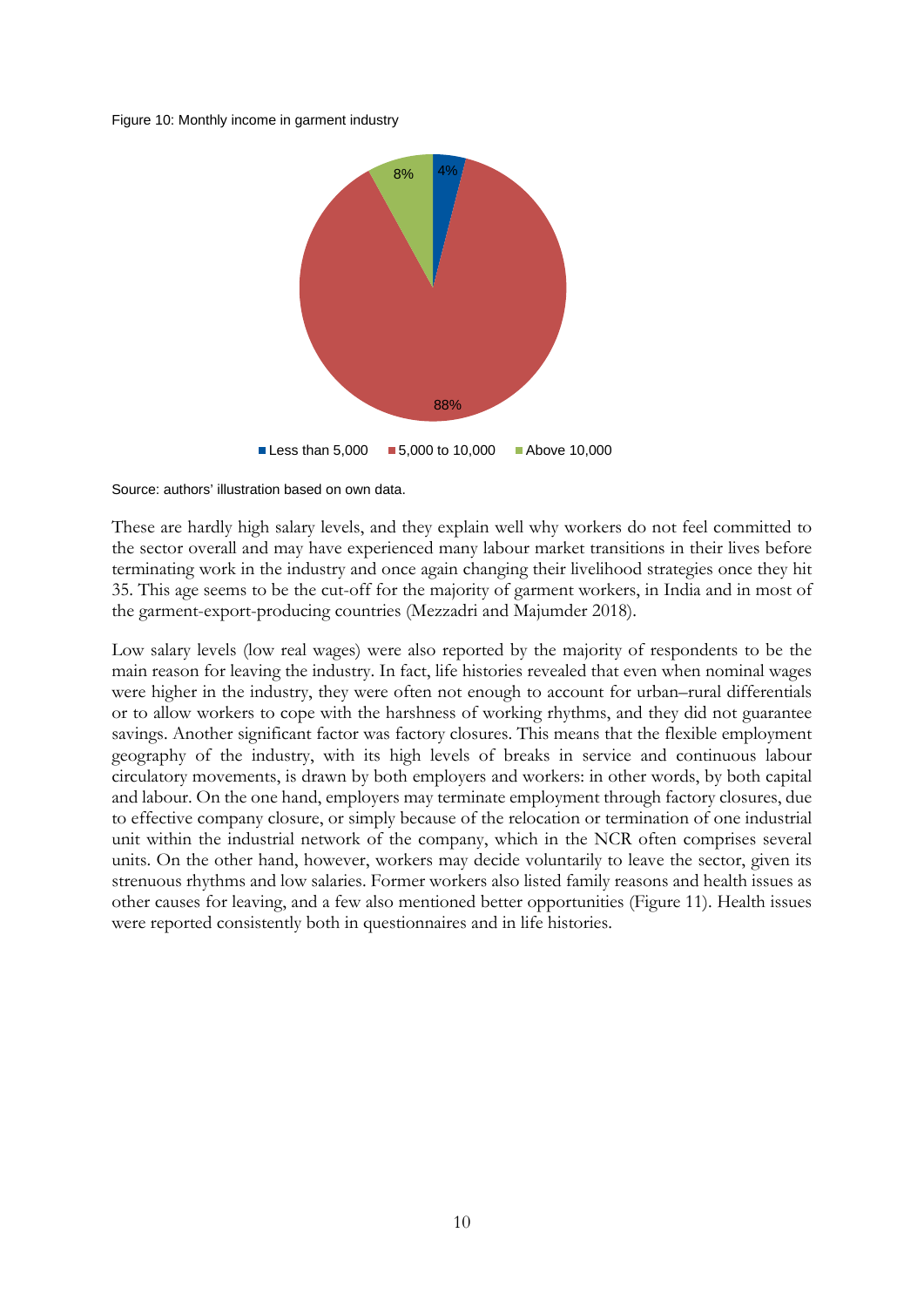Figure 11: Reasons for leaving the garment industry



Source: authors' illustration based on own data.

Once workers terminate their fragmented industrial employment experience in the garment sector they face yet another labour transition, which adds to those already experienced before joining the sector and during their period of employment in garment factories itself, when, as we have discussed above, workers already circulated several times back to their place of origin on a yearly basis as well as across the many industrial units of the NCR. As we shall detail in the next section, once they are back in their place of origin, workers' labour and reproduction trajectories becomes fairly different from that shaped by industrial work. They are based on a range of informal activities, as well as land.

# **4 Post-industrial livelihoods, land, and social reproduction**

Studies of workers in industrial areas in India often stress the precarious living conditions they face, often crammed into industrial hamlets or hostels which may lack access to basic amenities and *de facto* do not look that different from urban slums. The living arrangements of workers in industrial hubs is where they reproduce *daily*—that is, where workers sustain themselves at the end of their long shifts and where they regenerate their capacity to toil for factories. In China and other East Asian countries like Vietnam, several authors have illustrated how these daily reproductive spaces are greatly connected with the rhythms and pace of factory work, so as to represent almost an extension of them (e.g. Cerimele 2016; Pun 2007; see also Pun et al. 2019 on Eastern Europe). The Chinese giant industrial conglomerate Foxconn owns entire villages across China, where its workers live in company dormitories and are fully integrated into the factory 'way of life', in a system where the boundaries between work and non-work times have been erased. Given the centrality of this system in manufacturing social compliance and readily available cheap labour for the factory, Pun and Smith (2007) call it the 'dormitory labour regime'. In the NCR, dormitories and large infrastructural solutions hosting the industrial proletariat are replaced by more informal living arrangements in local hamlets and enclaves, or by the industrial version of the old plantation 'lines'. The latter arrangement characterizes the area of Kapashera (see Cowan 2018), where this study began.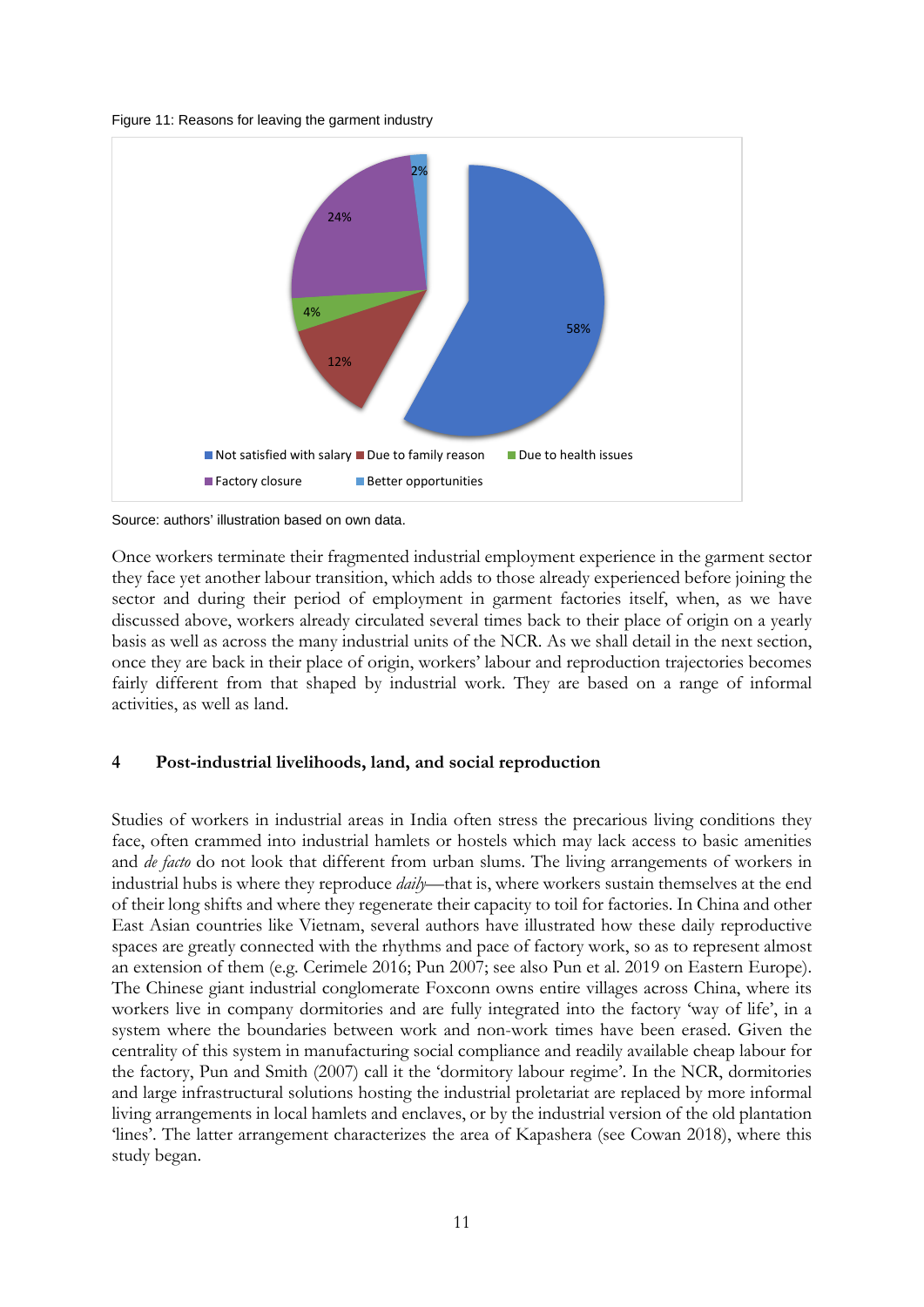Conditions of work in the industrial hamlets and enclaves of the NCR further explain why workers prefer to return home after some years of service. Quality of life is rather low and can only be sustained for a limited period. As we have seen in the previous section, the salary is also not sufficient to entice workers to stay, even if they are not retrenched. Moreover, reproduction in the urban industrial area is only for single individual (male) workers—who in many cases share a tiny room with five to eight others (see also Mezzadri and Srivastava 2015). It does not cater for family life.

When asked about current occupations, workers report varied trajectories (Figure 12).





Source: authors' illustration based on own data.

None of these responses seem to suggest that respondents became entrepreneurs, as suggested by studies in other countries (e.g. Hewamanne 2020). Obviously, this has to do with the low salaries these workers earned during their industrial employment period, which were not sufficient to generate savings. Hardly becoming successful entrepreneurs, former garment workers, like their working household members, instead engaged in a number of informal occupations, including tailoring, basket weaving, working as barbers, driving totos (mini auto-rickshaws), doing daily construction work, or selling fruit. A few also engaged in agricultural labour.

Their earnings in Bihar, highly variable, may be subject to the significant fluctuations of the informal economy. However, they may not be significantly lower than they were in the NCR, and as such they may guarantee a better life for returning migrants (Figure 13).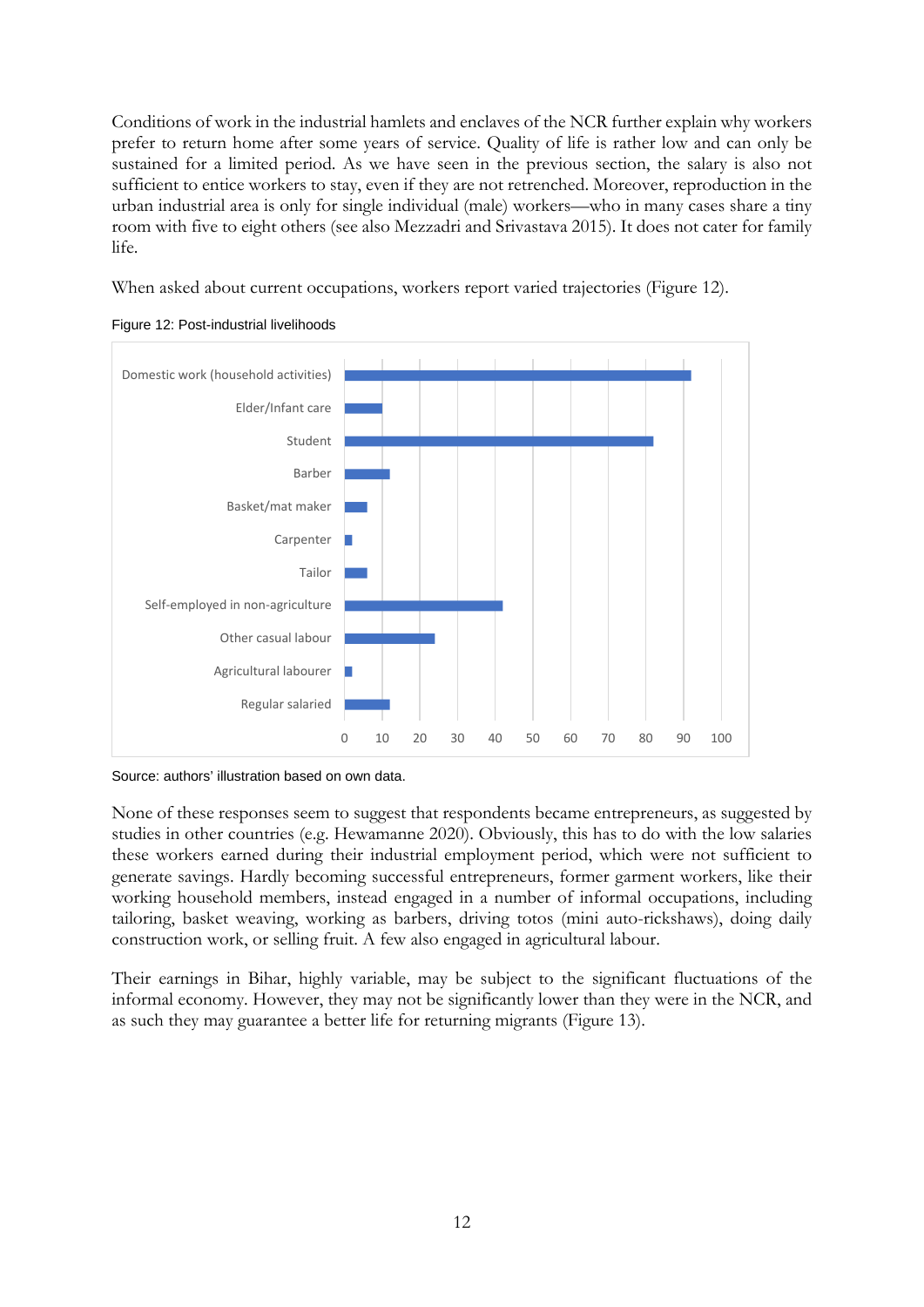Figure 13: Earnings during and after industrial work



Source: authors' illustration based on own data.

A full picture of workers' earnings in the NCR and in Bihar is provided in Table 1.

|  |  |  | Table 1: Industrial afterlife livelihoods, garment earnings, and afterlife earnings |  |
|--|--|--|-------------------------------------------------------------------------------------|--|
|  |  |  |                                                                                     |  |

| <b>Former worker</b> | <b>Post-industrial livelihood</b>     | Garment wages (R) | Post-industrial income (R) |
|----------------------|---------------------------------------|-------------------|----------------------------|
| Satish S.            | <b>Barber</b>                         | 7,000             | 6,000-8,000                |
| Balmiki S.           | <b>Barber</b>                         | 8,000             | 6,000-8,000                |
| Sanjay S.            | <b>Barber</b>                         | 7,000             | 6,000-8,000                |
| Dev S.               | Security guard                        | 8,000             | 7,000                      |
| Balmiki Y.           | Labour (agriculture)                  | 5,000             | 300-400 /day               |
| Vikas S.             | <b>Barber</b>                         | 8,000             | 6,000-8,000                |
| Shankar S.           | Self-employed                         | 8,000             | 9,000                      |
| Parwesh K.           | Quality manager                       | 22,000            | 32,000                     |
| Ranjeet K.           | <b>Nurse</b>                          | 8,000             | 8,000                      |
| Md M.                | Tailor                                | 12,000            | 15,000                     |
| Md P.                | Tailor                                | 12,000            | 15,000                     |
| Jagdish S.           | Auto driver                           | 7,000             | 12,000                     |
| Ajeet K.             | Labour (construction)                 | 7,000             | 300-400 /day               |
| Sunil K.             | Labour (construction and agriculture) | 8,000             | 300-400 /day               |
| Meera D.             | Housewife                             | 6,000             | n/a                        |
| Ravi R.              | Self-employed                         | 7,000             | 7,000                      |
| Md I.                | Labour (construction)                 | 6,000             | 300-400 /day               |
| Anil S.              | Labour (construction and agriculture) | 8,000             | 300-400 /day               |
| Deepak K.            | Self-employed                         | 12,000            | 15,000                     |
| Suman K.             | Self-employed                         | 6,000             | 10,000                     |
| Pintu K.             | Toto (rickshaw)                       | 7,000             | 400-500 daily              |
| Raj K.               | Labour (construction)                 | 7,000             | 300-400 /day               |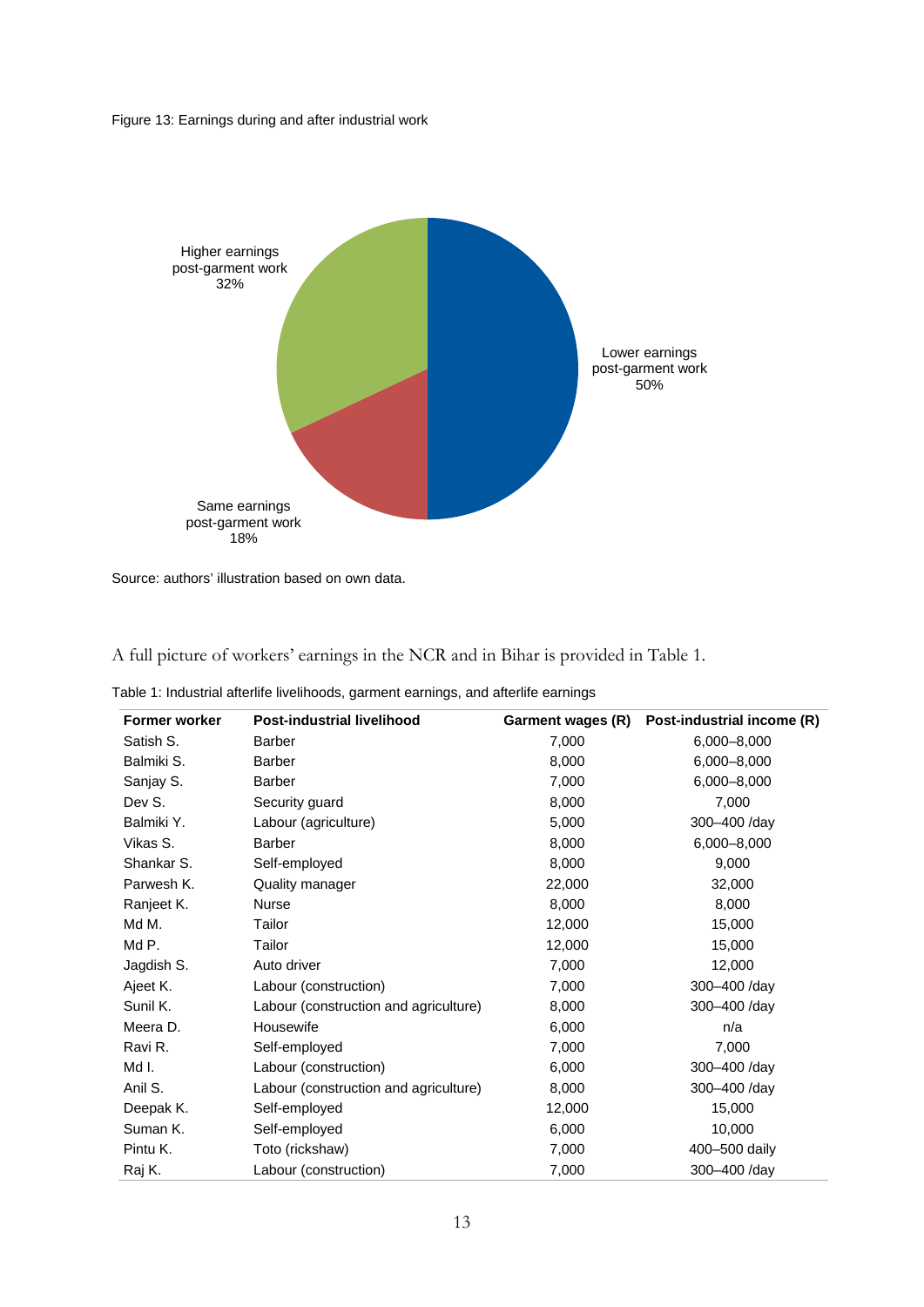| Mukesh K.    | Labour (construction)                   | 8,000 | 300-400 /day  |
|--------------|-----------------------------------------|-------|---------------|
| Rakesh K.    | Icecream seller and agricultural labour | 7,000 | 300-400 /day  |
| Ajay K.      | Kirana store                            | 9,000 | 7,000-8,000   |
| Sunil S.     | <b>Barber</b>                           | 6,000 | 6,000-7,000   |
| Chote T.     | <b>Barber</b>                           | 4,000 | 6,000-7,000   |
| Samindar R.  | Labour (construction)                   | 6,000 | 300-400 /day  |
| Mohammed Iq. | Pan-shop seller                         | 7,000 | 3,000-4,000   |
| Mohammed D.  | Tailor                                  | 8,000 | 7,000-8,000   |
| Mohammed N.  | Bidi maker                              | 6,000 | 200-300       |
| Mohammed Z.  | Casual labour and Bidi maker            | 7,000 | 200-300       |
| Raju K.      | Fruit seller                            | 8,000 | 7,000-8,000   |
| Deepak K.    | Shop seller                             | 7,000 | 5,000 - 6,000 |
| Sudha D.     | Bidi-maker                              | 6,000 | $200 - 250$   |
| Ganga P.     | Labour (construction and agriculture)   | 7,000 | 300-400 /day  |
| Birendra K.  | Tea stall                               | 8,000 | 3,000-4,000   |
| Mithlesh P.  | Toto (rickshaw)                         | 6,000 | 400-500 daily |
| Pramod K.    | Security guard                          | 8,000 | 6,000         |
| Jogendra S.  | Shop seller                             | 7,000 | 3,000 - 4,000 |
| Farman A.    | Shop seller                             | 6,000 | 5,000-6,000   |
| Md Sahim     | Medicine supplier                       | 6,000 | 7,000-8,000   |
| Abdul H.     | Private school teacher                  | 8,000 | 6,000         |
| Mohammed M.  | Shop seller                             | 7,000 | 5,000-6,000   |
| Mohammed Ir. | Shop seller                             | 6,000 | 5,000-6,000   |
| Mohammed S.  | Casual labour                           | 6,000 | 300-400 /day  |
| Mohammed A.  | Private job                             | 8,000 | 5,000 - 6,000 |
| Nazre A.     | Shop seller                             | 6,000 | 5,000-6,000   |
| Zishan A.    | Fruit merchant                          | 6,000 | 15,000        |
| Arshad A.    | Shop seller                             | 6,000 | 5,000-6,000   |

Source: authors' construction based on own data.

The findings reveal that for the majority of respondents (50 per cent) reporting earning less than in the NCR, the fall in income post-industrial work was actually not dramatic; in fact, 68 per cent earned only R500–1,500 less. For one-third of former workers, the fall was more significant, with 24 per cent earning R2,000–4,000 less and 8 per cent earning R4,000 less. However, the bottom of the distribution includes former workers who did not actually work for a wage or who did not earn currently (women and the one tea stall worker in the sample).

Notably, findings for India may differ substantially from those for other countries due in part to the place India has in the global garment commodity chain (GGCC). A study by Hewamanne (2020), in particular, highlights the possibility of virtuous cycles for Sri Lankan women garment workers once they leave the factories and go back to their villages, where many are able to initiate successful small businesses thanks to savings accumulated during their employment period in garment factories. Sri Lanka occupies a very special role in the GGCC: that of ethical, virtuous hub (Ruwanpura 2016). Hence, salaries and contributions in the sector, while still problematic, are far better than those experienced in India or Bangladesh, which are instead global hubs for niche markets targeting, respectively, highly specialized and embellished production and large basic (and cheap) garment orders. Given the stark differences in typologies of commodity production, business models, and wage levels, corresponding differences in trajectories and opportunities open—or not—to former garment workers across different countries are hardly surprising.

Findings on incomes and wages reveal that, in India, not only were former garment workers largely unable to save; they were also not necessarily able to send remittances home during their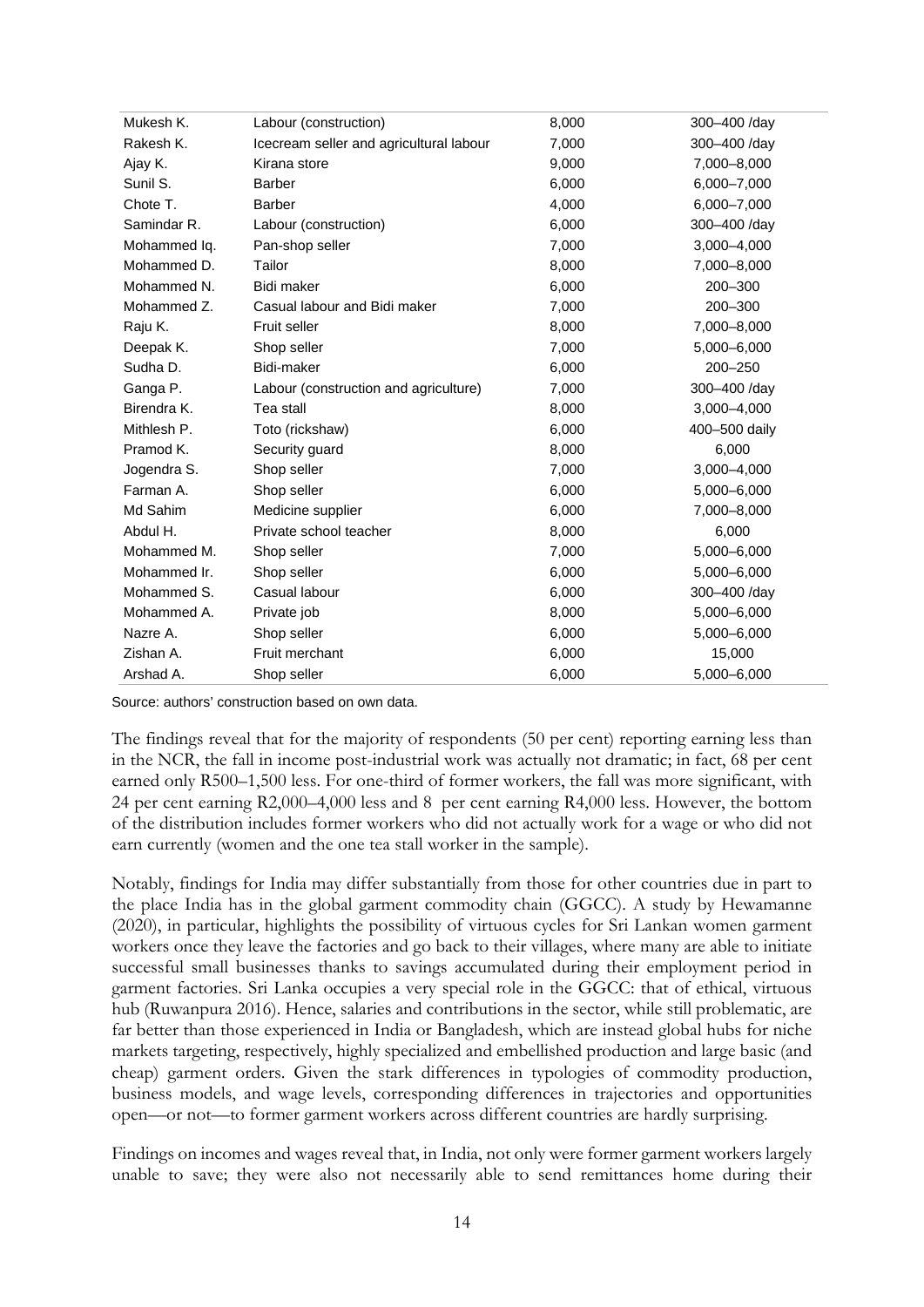employment period in the garment factory. Unlike what is reported by workers on the lower rungs of the garment supply chains (Mezzadri and Srivastava 2015), the Bihari former garment workers we surveyed highlighted that their salaries were just enough to guarantee their individual survival in the urban area but insufficient to support family financial necessities back home. Indeed, since 2016, demonetization, food inflation, and the rise in taxation triggered by changes in goods and service tax (GST; see Das 2017) have all contributed to real wage stagnation or even decline for India's working classes. In sectors like textiles and garments, where nominal wages must be kept down due to international competition, workers' purchasing power has declined dramatically. Coupled with the harsh living arrangements workers face in urban industrial hamlets, where the rent squeeze imposed on industrial workers by local slum landlords and their contractors has also gone up (Cowan 2018; Tiwari 2015), workers' inability to save would explain the relatively short period of time the workers surveyed here stayed on in garment factories before returning to their place of origin.

Indeed, living arrangements overall seemed much better at place of origin than in the NCR, where the majority had lived in over-crowded Kapashera. Respondents mostly lived in what in India are classified as pucca houses: properly constructed homes. Only 4 per cent reported living in kuchcha houses: less solid constructions more in line with slum dwellings. Only 6 per cent lived in rented accommodation (Figure 14). The vast majority had their own houses. In fact, it was on this basis that they could return home upon finishing their employment experience in the garment factory. Land too was a factor.



Figure 14: Respondents by house type

Source: authors' illustration based on own data.

The great majority of former workers surveyed owned some land. Only 12 per cent were landless. The majority, 76 per cent, owned less than five kathas of land. Only 10 per cent owned between 5 and 10 khatas; and only 2 per cent more than that (Figure 15).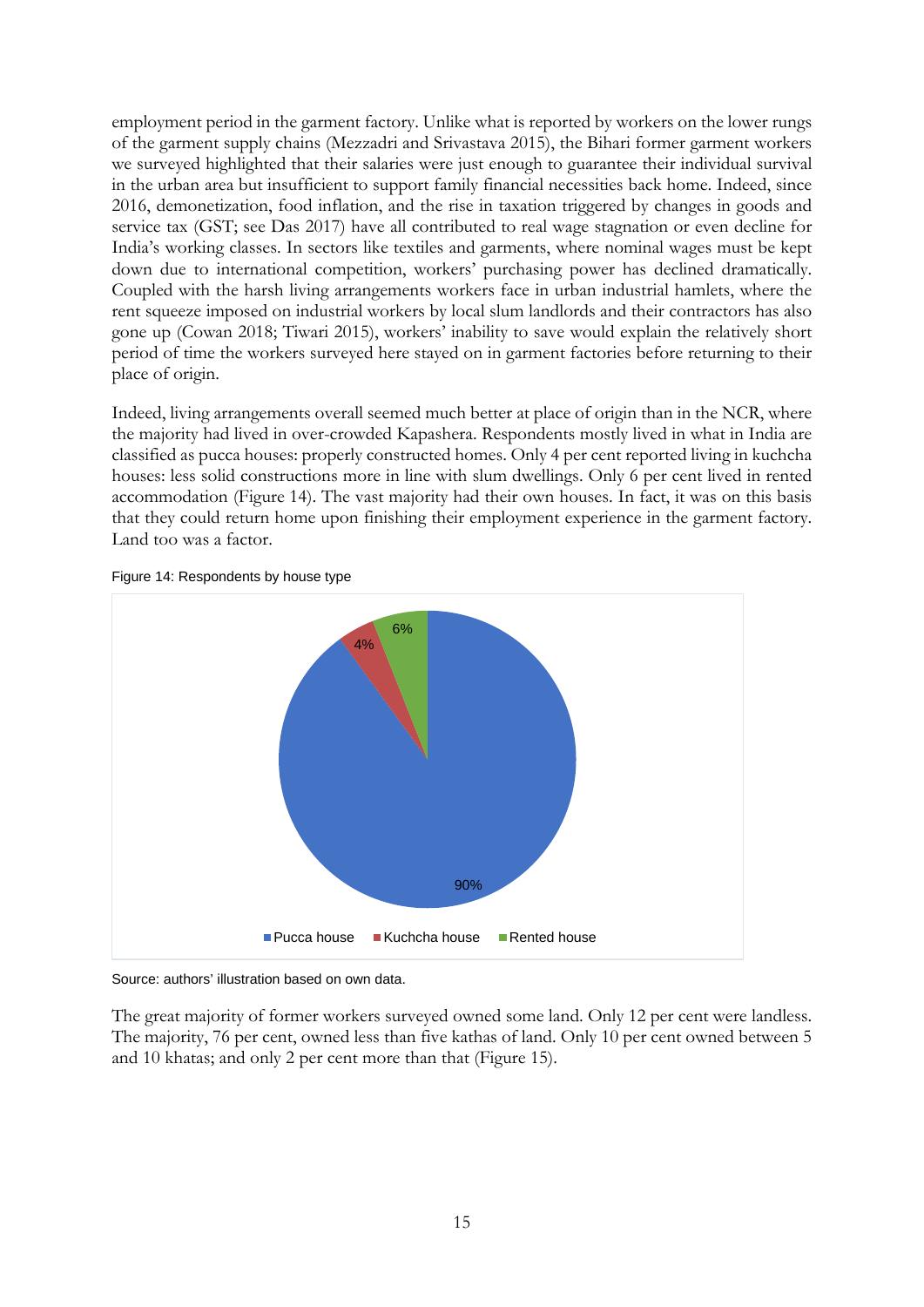Figure 15: Respondent distribution by landholding



**Landless II Under 5 kathas II More than 5 but less than 10 kathas II More than 10 kathas** 

Source: authors' illustration based on own data.

The marginality of the land owned by former garment workers surveyed in Bihar signifies that respondents mainly relied on the labour market to survive. At the same time, however, it would be erroneous to consider land ownership meaningless. The Lewisian model of labour surplus economies underestimates the importance of land ownership in developing economies. In fact, even if land cannot be considered profit-making or a key component of household income, together with house ownership it still provides some collateral and insurance against periods of financial adversity.

Moreover, land provides a reproductive safety net: a place for the household to wait for the circular migrant to come back home, given the inability of industrial hamlets to accommodate or reproduce family life. In quite a few cases, the subsistence production that may take place on this marginal land can still complement family income in kind. In short, despite its economic marginality, land remains central to livelihoods; it still represents the pivot around which the broad social reproduction of the household can be organized. During the short returning spells of circular migration, during industrial lean seasons, the household will reabsorb the reproduction of garment workers also thanks to this land. After the final labour transition through which garment workers leave their factory jobs behind, households will reabsorb these workers for good, again also thanks to this land. Former garment workers' employment trajectories, as we have seen, soon realign with those of the other family members left behind.

Arguably, while providing crucial information on post-industrial work livelihoods, information on the lack of full land dispossession also provides key insights on the features and reproduction of industrial labour regimes. In fact, this lack of full dispossession is central to the ability of employers to externalize the cost of the social reproduction of the workforce to the villages and small towns that workers come from (Mezzadri 2019). However marginal, the small patches of land owned by the industrial workforce in India work as a very effective subsidy to both capital and labour. While representing a key coping mechanism for workers, central to their highly diversified livelihood based on many labour transitions, labour's land is also turned into an effective mechanism to reduce employers' labour and social costs. The role that land plays in livelihood strategies and how it intersects with informal employment will be further explored based on workers' life histories.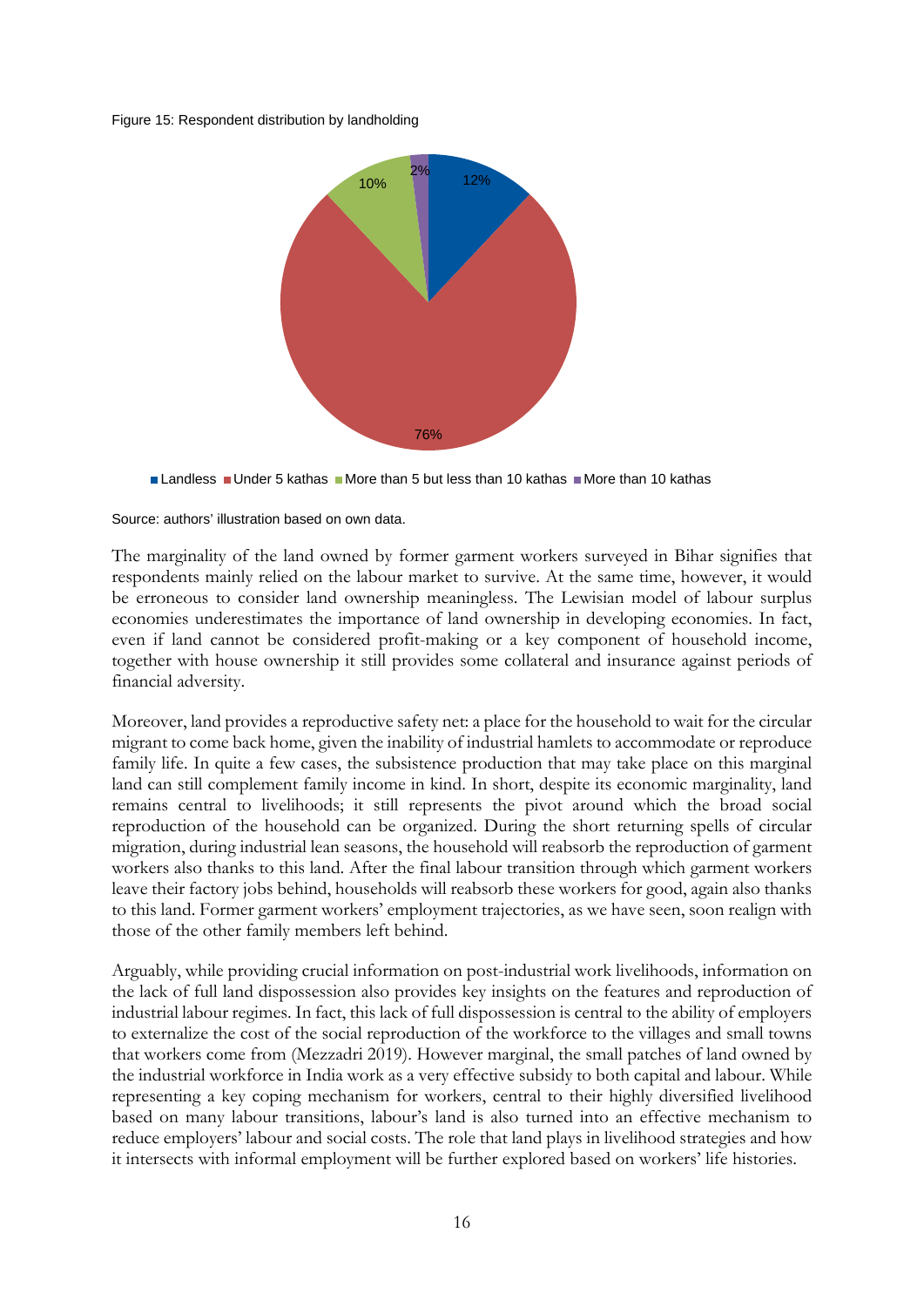It should be noted that the findings do not suggest any relationship between landholding and caste, also due to the marginality of the average land size reported by respondents overall, set at below 1 acre. The few landless former garment workers within our sample were GCs. EBCs had, overall, a slightly higher average landholding of 4.19 kathas, against an average of 2.6 and 2.47 for GCs and OBCs, respectively. Overall, for the scope of our study, potential inequalities between OBCs and EBCs—which may justify their subdivision into distinct groups as in Bihar—do not really translates into either industrial employment patterns or asset ownership.

Land remains the most significant form of indirect social insurance for former garment workers and their households. In fact, 60 per cent of respondents did not possess any social insurance card, nor did they report being covered by other government schemes. This said, 40 per cent of the respondents reported possessing either BPL (below the poverty line) or APL (above the poverty line) cards (Figure 16). Specifically, 18 per cent reported possessing BPL cards, while 22 per cent reported possessing APL cards. For these former workers, the net effect of the transition from factory employment and migratory work in urban areas to informal employment at place of origin also depended on this access to state provision. Indeed, state policies have the capacity to mediate distinct livelihood opportunities and patterns of inclusion and exclusion (Banerjee 2016). In fact the double movement or reverse Lewisian movement in this specific case could be a result of inclusive strategies undertaken in Bihar, and could be operational in the local context; specifically, the EBC recognition drive undertaken by the Bihar government could be a contributor to this.



Figure 16: Respondent distribution by BPL and APL cards

Source: authors' illustration based on own data.

These findings on social entitlements are significant in several different ways. First, they suggest that one-fifth of former garment workers are considered officially poor. Ownership of a BPL card is also mediated partially by caste—albeit not linked to land—with a majority of EBC and only a few OBC former workers possessing such cards. Engagement in export-oriented sectors does not necessarily lift these workers out of poverty. And even in case where garment work temporarily lifts the poorest segments of the workforce over the poverty line, upon leaving the industry a significant proportion of them may fall again below that line. Moreover, as none of the respondents reported leaving the sector with any sort of savings, even workers who were not the poorest were unable to use their earnings from garment work towards building a new, more profitable future.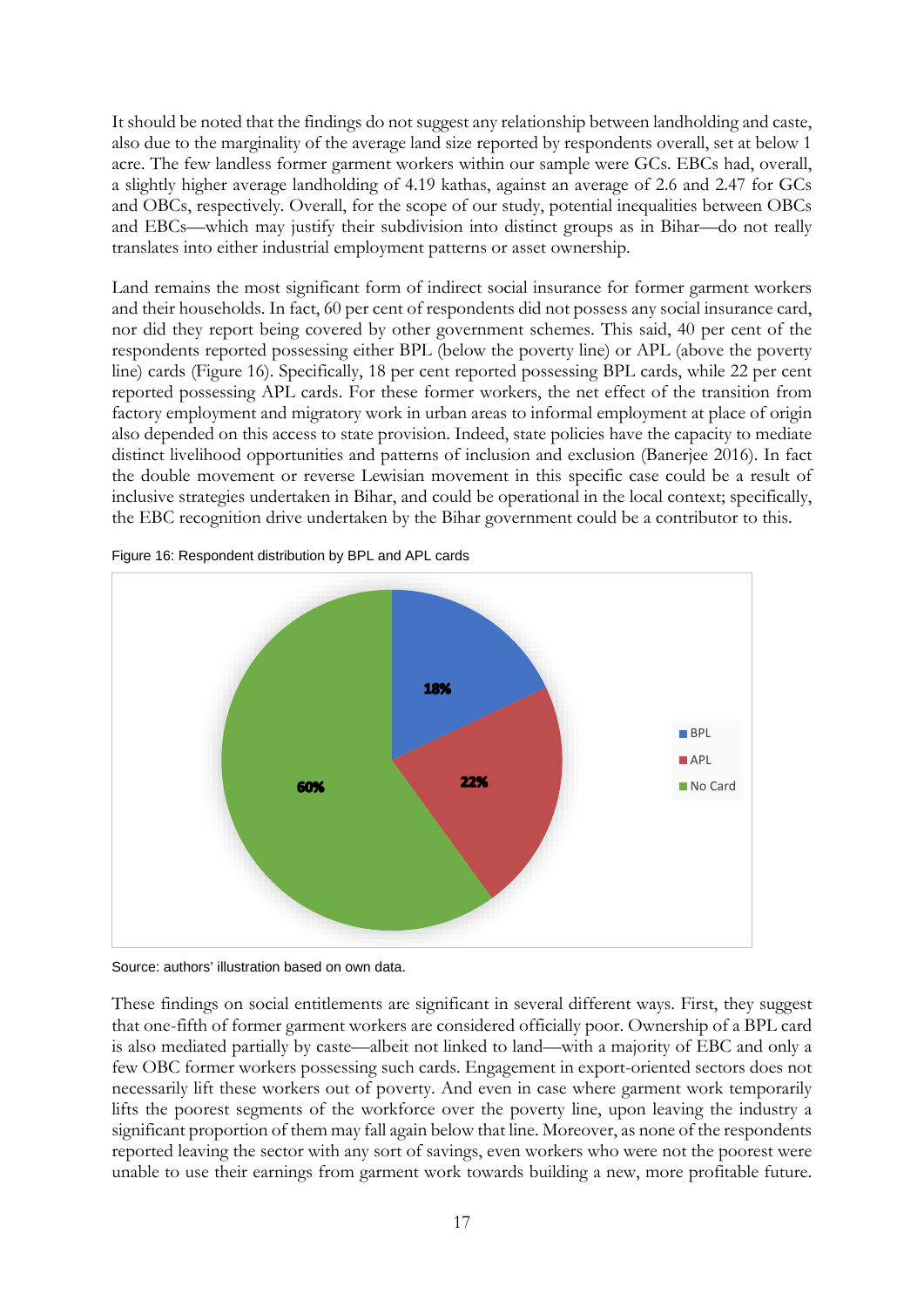Overall, the findings seem to confirm the temporariness of this type of industrial occupation, and its articulation—before workers join the garment factory, during their time at work in the factory, and after the completion of their industrial experience—with the informal occupations also performed by family members in their place of origin. In this light, through data provided by former workers, garment work mostly appears either as a form of working poverty or at best as a very temporary relief from the precariousness of informal living. The next section gathers key insights on labour transitions as experienced and voiced by former garment workers.

# **5 Former workers' narratives: distinct trajectories and some common traits**

Workers' own voices collected through life histories are incredibly useful in order to (a) further qualify the reasons behind their initial transition to the NCR and final transition back to the village; (b) assess workers' own explanations of the difference between their experience of industrial work in the NCR and their current experience in the village; and (c) further appreciate the entanglement of land and informal work in their trajectories of transition away from industrial work.

Narratives consistently represent the decision to migrate to the NCR as part of a collective family strategy rather than individual choice. Seeking employment outside the village in the garment factory was seen as a way to subsidize the family left behind to tend the land or engaged in different informal occupations. Hence, the expectation of remittances was central to this collective strategy. This is a noteworthy reminder that theories seeking to explain employment practices and experiences should not necessarily adopt the individual as the main point of reference to analyse and assess labour transitions and their outcomes. Individual workers are also *de facto* part of a collective in their move to the city and into industrial employment. Workers recalled joining others—either family members or acquaintances—in their outward trip to the NCR, and reported sharing rooms with several workers. Their recollection of their life in Kapashera or other industrial hamlets was of one where productive and reproductive work were tightly entangled. They experienced the burden of daily reproductive tasks, shared with the other workers with whom they lived, and they worked very long hours, overtime being largely the norm in garment factories in the Delhi metropolitan area. Narratives reveal that this productive–reproductive continuum was crossed by different forms of abuse and cheating, which workers wanted to spend time explaining during interviews.

In particular, several of the workers who shared their histories with us ascribed their final decision to leave the NCR as due not only to meagre earnings—which is what largely emerged in the questionnaires, and which we shall expand on shortly—but also due to being systematically cheated or scolded by either labour contractors (*thekedaars*) or landlords and sellers (often connected) in the industrial hamlet. Several workers mentioned being shouted at and being verbally abused by contractors, and two mentioned contractors running away with their wages, events that then would trigger escalating violence from all those to whom payment was due. Balmiki recalls:

The *thekedaar* would run away with the money. When he run away, then I would be trapped, the landlord would get violent … The grocer would get violent, he is catching hold of me, but how do I pay him?

Workers' stories suggested a high degree of control exercised in industrial hamlets. These were highly informal reproductive spaces, yet crossed by multiple relations of the subordination that workers are subjected to. Even renting a room did not imply entitlement to a space beyond that of workers' own individual bodies. Rooms rented to three workers are not permitted to house more. The landlord would know immediately if lodgers allowed anyone else in, and would ask: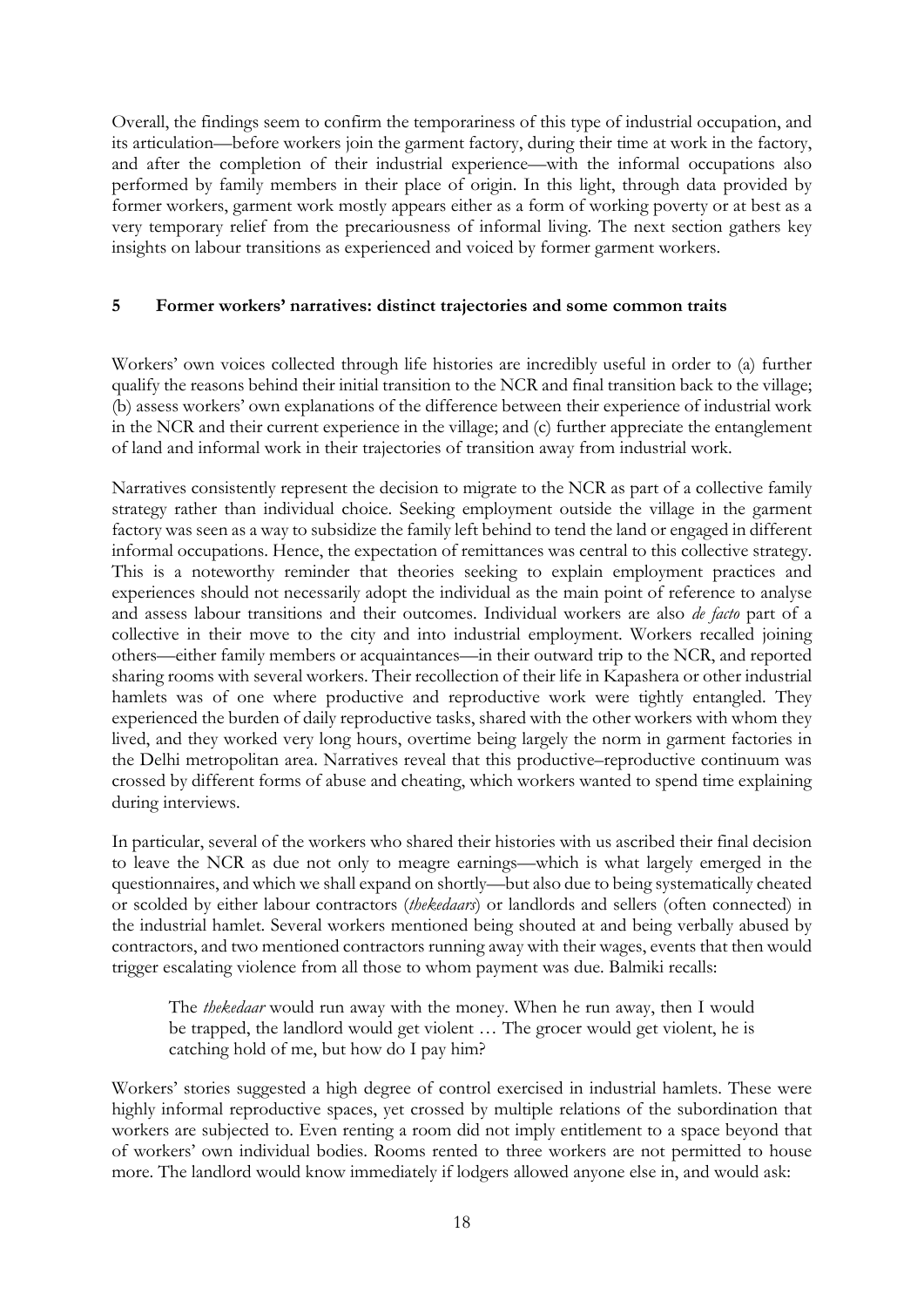Why are there more chappals [shoes] in front of your house today?

In fact, workers' recall also confirmed how labour contracting is greatly differentiated in the NCR, with some contractors being entirely informal and invisible in the factory system, and others instead being registered by the company and hence able to provide workers with access to social security like the Provident Fund (PF) and Employee State Insurance (ESI). However, unlike in other areas, where workers reported the ability to routinely access their PF, workers mostly reported lack of access to these funds upon leaving, with one expressly referring to this practice as wage theft by contractors. Findings from other studies conducted in the NCR in fact suggest that labour contracting density may be further increasing since the beginning of the pandemic (Basu et al., forthcoming). They also confirm the PF theft practices reported by our respondents.

According to workers' narratives, the hardship experienced in the NCR remained uncompensated by earnings—an issue also captured by the questionnaires. Workers lamented that they could not systematically save, although saving opportunities had been a primary reason for outward migration. Overall, their narratives painted the process of circular migration as risky and not rewarding. Crucially, workers explained that saving was difficult, due both to the labour practices explained above, and to the weight of daily reproductive costs on overall salaries. Jagdesh explained that even if one was working steadily, 'the money he gets in return, it is of no use, he is just forced to continue working there' (interview held in June 2021). As harsh experience of work was ultimately not compensated financially, many talked about their decision to move back to the village as liberating. In the village one could at least be 'free', experiencing 'the freedom where you don't have to put up with people swearing at you'. Another worker explained:

If I am earning a few paisa, good, but even if I am not, I am not answerable to anyone. And there, we have to be under someone's thumb. If I don't do [work] there, I have to listen to two words [criticism], if not, then I will die hungry.

In fact, several workers interpreted heavy debt burdens and the concomitant abuse at the hands of *thekedaars*, landlord, and shopkeepers in Kapashera as part of the same process of daily work insecurity. No wonder many referred to their productive and reproductive factory work experience as being one of bonded labour.

Exhaustion was also mentioned, although it remained a secondary reason to leave in workers' narratives. Undoubtedly, however, the move back to villages implied far less work in terms of reproductive activities. Certainly, these men only dealt with the reproductive burden during their experience of circular migration in the city, as the burden was immediately re-internalized by women and elders once they returned to the village. In this light, workers' stories clearly spoke of the informal 'economies of care' represented by the village (Shah and Lerche 2020), which arguably also provided a financial subsidy to the industry during times when workers routinely went home during their industrial employment period (Mezzadri 2020). In the words of Balmiki again:

Here I have a house, door, my world is here. Even if I don't work one day, I can still eat. But there if I don't work one day, then I don't eat either.

Several workers acknowledged earning less in the village—although not too significantly, as was well captured in the questionnaires. However, they also explained that their expenses were significantly lower, and they valued being able to live with their families. Freedom—*azadi—*was once again a recurrent theme in workers' own assessment of the differences between industrial work in the NCR and their current occupations. Obviously, quite a few mentioned the hardship brought about by the recent lockdowns. However, they talked about it as a collective experience that was hopefully temporary. There is a significant difference between these workers and those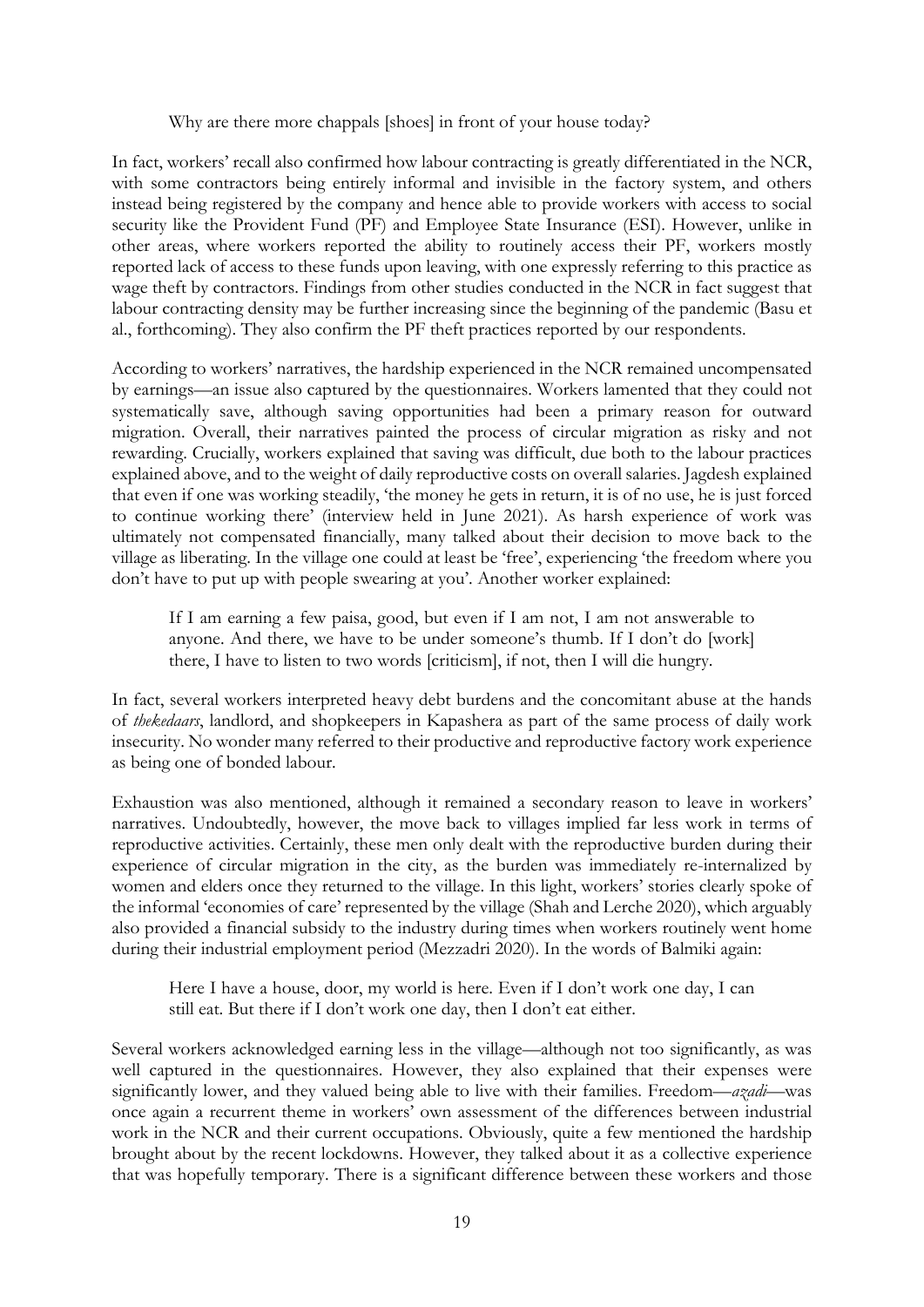whose images circulated across social media worldwide following the sudden lockdown announcement of 22 March by the government of India. These workers were already at home in their villages, and did not have to embark on such dramatic journeys home. That said, some reported being in debt due to the pandemic and struggling to find continuous employment. In fact, in terms of coping with this difficult period, land emerged once again as a key asset. All workers who shared their life histories, with the exception of two, were among those in our sample who reported having some land.

In fact, life histories revealed how in the villages, livelihood strategies are extremely porous, yet they always somehow seem to be connected to land. In this sense, while we expected to be able to map more significant differences in life-cycle trajectories among those who 'go back' to farming and those who engage in informal occupations, workers' own narratives revealed that this distinction did not necessarily hold. Work and income decisions and strategies—both of outward migration and of industrial exit and return to informal occupations—took into consideration social networks and family collective options and assets. The life histories of workers engaged in informal occupations also clearly highlighted how access to family land remained central to their livelihood strategy as returnee migrants. At the same time, the informal occupations many returned to were often shaped by caste and social network opportunities.

Several respondents who shared their life history with us where from the Naai caste, whose traditional occupation is barbering. Some of them reported going back to this activity informally, as already practised by other family members, hence utilizing caste networks. None of the workers reported utilizing savings from their period of industrial employment, as they had none. While caste networks may have helped in reinserting workers into traditional informal activities, they did not represent workers' only opportunities, and people from the same caste or community reported different post-industrial work trajectories. Devanandan, for instance, who also came from the Naai community, came back from Delhi to become a security guard in a local hospital. He reported accessing this opportunity through friends and acquaintances—kinship, rather than caste networks. This is to say that overall, the life histories hardly pictured a specific functional relationship between caste and the post-industrial work trajectories. Indeed, caste occupational ties represented an option once workers went back to their village, but there were other opportunities shaped by life in the village. At times, the social networks offering new opportunities to returning workers may have been intergenerational, as was the case for Ranjeev, who managed to become a nurse thanks to connections related to his father's former employment in a low-ranking government job. While memories and narratives of the reasons why these workers quit their job in the garment industry were fairly comparable, their post-work opportunities varied on the basis of multiple factors.

However, there was one element of commonality to all the stories we collected, and that was the marginal presence of land in the livelihoods of the workers. As the results of the questionnaires showed, the amount of land owned by those who reported it among their assets was generally small. Yet it formed part of a collective survival strategy for workers and their families. It did so during workers' migration experience in the NCR, when family members left behind in the village cultivated it, and it remained so after workers' return. In fact, workers reported cultivating land for their own consumption either in parallel to their informal employment or through family members, either parents or brothers. In a few cases workers reported sharing accommodation with their enlarged family—not only with parents but often also with siblings and their families. There were always members of the households attending to the land, even if all respondents highlighted that what was obtained via subsistence farming was not enough to cover the family's nutritional needs: it was a subsidy to overall food consumption. One respondent reported leasing the land for sharecropping instead, obtaining some subsidy to his informal wage.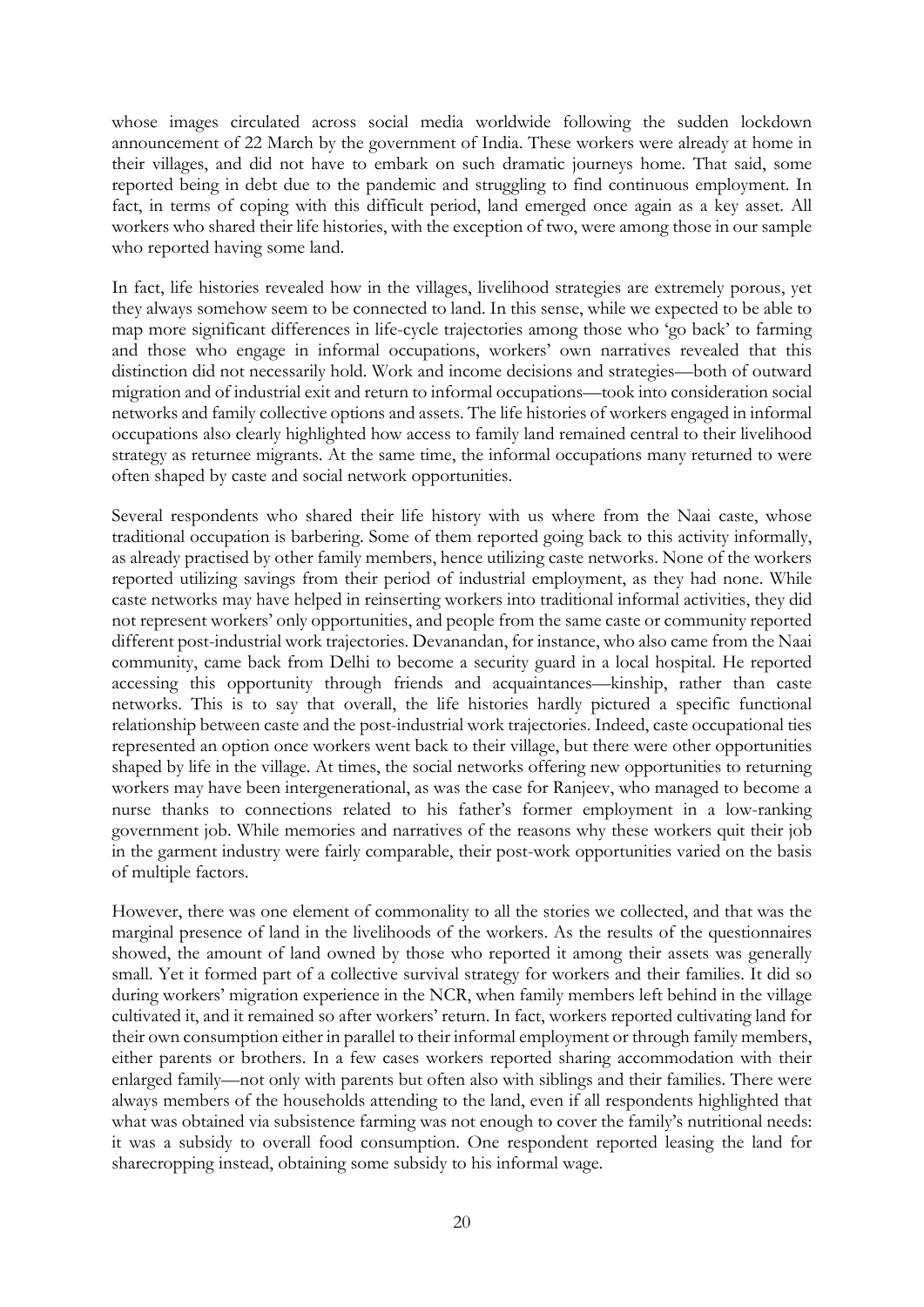Questions on the effect of COVID-19 were asked tangentially and carefully, as it was revealed to be a triggering question for many respondents. However, it emerged that land is likely to have also played a role in survival during the lockdown periods, when one could only go out a few times a week to perform work. Indeed, those who did not have land did not have any safety when COVID-19 hit and reduced work opportunities. One of the two landless workers we interviewed, whom we reached via phone and who reported working as an auto-rickshaw driver, answered our call in Ranchi, in Jharkhand, to where he had out-migrated for work immediately after the lockdown was lifted. As he could not sustain and complement his informal activity with subsistence farming, he had to once again seek work outside his village. Through workers' narratives, land emerged as still playing a reproductive role in sustaining livelihoods, even if in the form of a marginal subsidy to informal work and life in the village. In this sense, farming and informal work should not necessarily be interpreted as alternative income-generating strategies.

## **6 Labour transitions and workers' life cycle: policy implications for decent work**

The findings of this study on the post-industrial work trajectories and experiences of former garment workers returning to Bihar from the NCR have some important policy implications. In particular, they suggest the need to adopt a *life-cycle approach* to evaluating the merits of some typologies of employment *across time,* and not simply during temporary phases in the lives of the working poor. In other words, the evaluation of the impact of given employment experiences should not only focus on static indicators like take-home wages or benefits during a limited period of the employment, but should also consider the opportunities and possibilities subsequently open to workers during labour transitions into other forms of work—a sort of continuum of small movements (often back and forth) during a labouring life cycle. In the cases we explored, garment work neither provided key life-changing opportunities to workers nor could be understood as the Lewisian turning point, given that workers moved out of industrial work after a relatively short period of time. Former garment workers reported a lack of savings; in fact, they also reported a lack of significant remittances during the factory employment period. Given the well-known harsh and depleting rhythms characterizing the garment industry, in India and elsewhere, and in the absence of significant savings, one does wonder if five to ten years of strenuous work in NCR garment factories while living in a housing environment like that of Kapashera are ultimately worth their likely toll on workers' bodies, health, and time.

After they had left the industry and the NCR, these migrant workers returned home to perform varied informal occupations. Some of these occupations were the same that their family members left behind in Bihar had continued to engage in, on the basis of caste ties. Others' work opportunities instead were new, and materialized thanks to other social networks, based on kinship or other solidarities. We cannot, nor should we attempt to, interpret different options too functionally. However, we can broadly conclude that across the majority of cases, the household micro-economy back home provided workers with some key safety nets and alternatives to move away from garment work. The relevance of land, even in its marginal reproductive role in sustaining livelihoods, seems instead to be the most common trope emerging from workers' narratives. However, rather than representing an alternative strategy in itself, subsistence farming emerged here as a subsidiary form of income support in the context of a collective strategy for family survival. Notably, this finding also confirms how the partial dispossession characterizing the migratory industrial working classes in India reproduces 'the village economy' as performing a key role in their sustenance and daily and regenerational care (Shah and Lerche 2020), while also enabling the externalization of reproductive costs away from industrial employers or the state (Mezzadri 2019; 2020).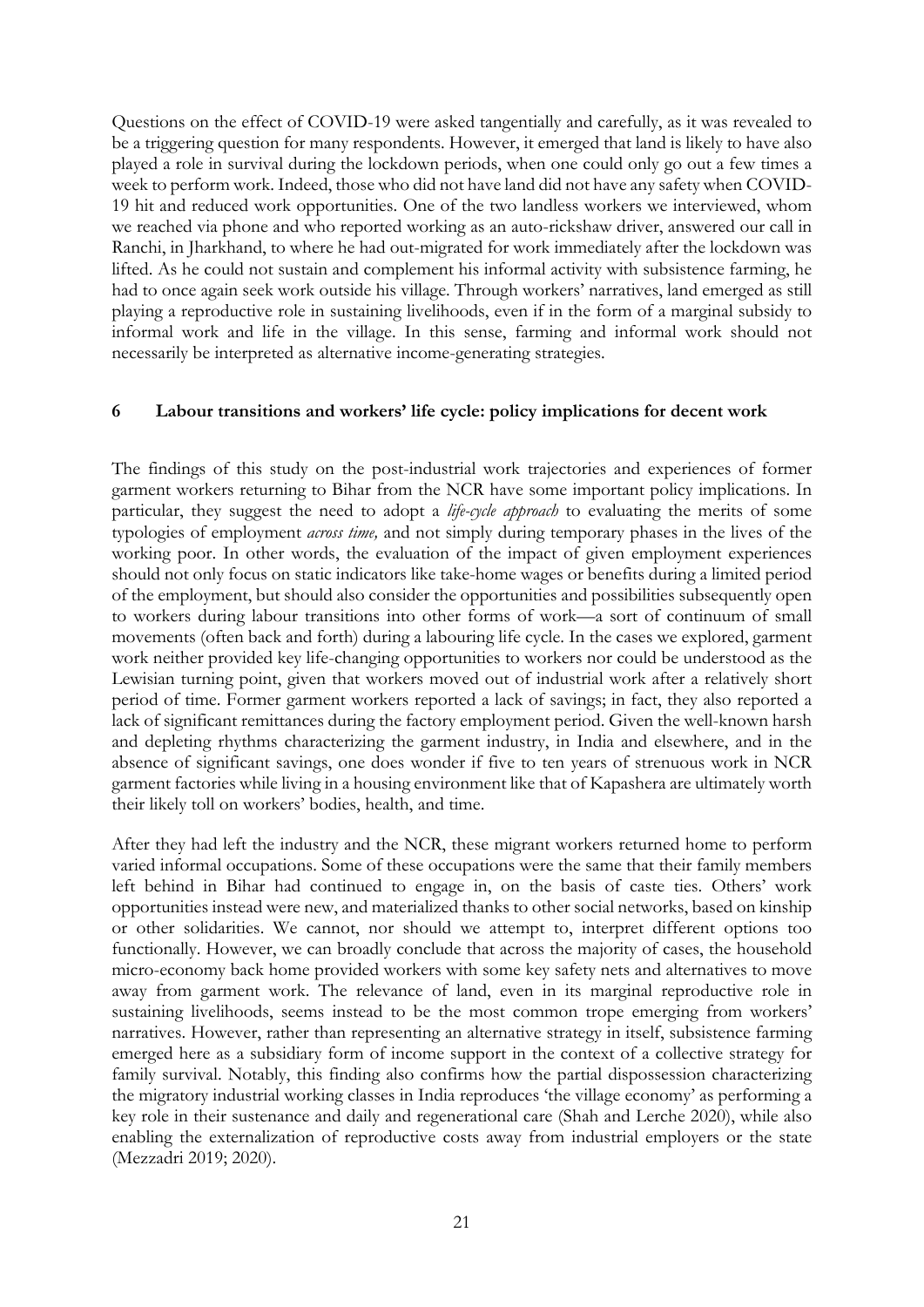These considerations have implications for the decent work agenda. In a convincing critique of the Sustainable Development Goals' (SDGs') approach to work, Rai et al. (2019) illustrate the limitations of approaches to decent work that do not include any consideration of reproductive work. Revealing the contradictions between SDG5, centred on gender and reproductive work, and SDG8, focused on employment and decent work, the authors highlight how conceptualizations of decent work that exclude reproductive activities *de facto* embrace a narrow, growth-centred development agenda that reinforces the invisibility of unpaid contributions within households and those who perform it—mostly women. Based on our findings, we can scale up this argument further. First, our understanding of what constitutes decent work should not be based on static comparisons between work experiences, like mere differences in take-home wages, for instance. If acknowledging the relevance of reproductive work is crucial, so is highlighting the *broader reproductive structure* in which specific employment experiences take place. This means analysing the benefits or depleting effect of given forms of employment in the context of the broader *life cycles* of workers, and also considering opportunities for labour transitions based on assets, skills, or savings accumulated. In short, effective approaches to decent work should also account for the overall *broader reproductive potential* and implications of specific forms of work.

Second, and relatedly, industrial and informal work should not be conceived as two separate alternative work routes for working classes in the Global South, to be assessed one against the other. There is strong interplay between the two, and many industrial workers engage in informal work upon leaving industries. The broader temporal reproductive trajectories of the working classes entail complex interplay between the two types of work, as they entail interplay with marginal farming, in a context where partial dispossession of land is the norm.

While this great reproductive complexity represents a clear challenge to possible novel theorizations of decent work, it does suggest the need to steer policy debates towards the adoption of more significant indicators of the social impact of labouring experiences, which may include remittances, savings, care, and reproductive opportunities for the future. The impact of the COVID-19 crisis has currently recentred policy debates in this direction, by underlining the relevance of social reproduction and a 'caring economy' (Care Collective 2021; Women's Budget Group, 2021) in supporting sustainable livelihoods in a post-pandemic world. Arguably, this process may offer greatly valuable avenues to rethinking the decent work agenda in ways that may prioritize the long-term reproductive needs of the working classes. In countries where welfare states do not guarantee pension contributions to their workers, who move back and forth across different forms of employment and experience multiple forms of labour transitions in their lives, moving the policy debate from static to dynamic, life-cycle-based gains from employment experiences appears paramount.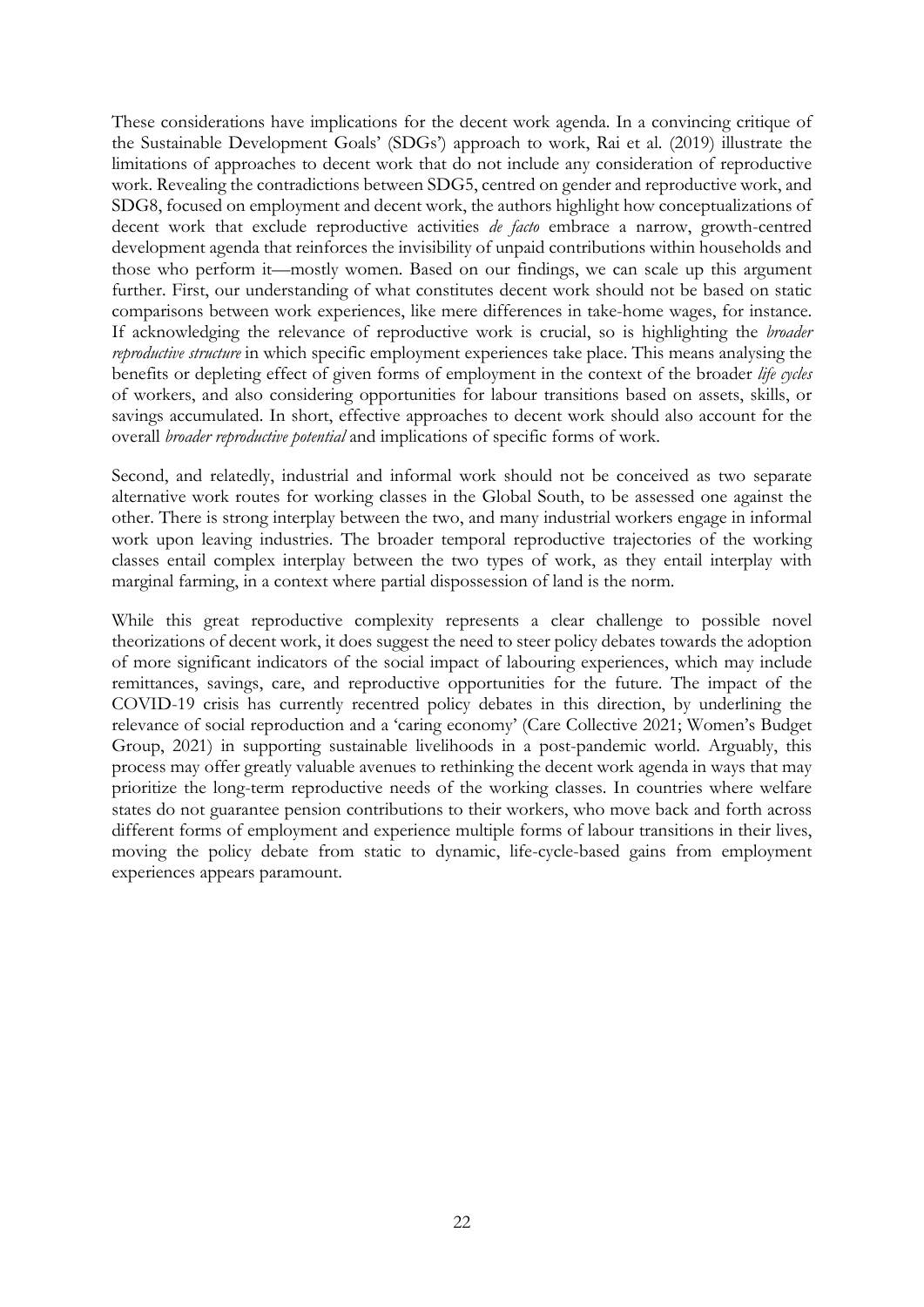### **6 Conclusions**

This paper is the result of a two-year research project focusing on the post-industrial work trajectories of former garment workers who left the NCR to return to their place of origin, in Bihar. It entailed a complex and time-consuming methodology, which implied identifying workers leaving the industrial hamlet of Kapashera and tracing them back home along the NCR–Bihar corridor. Through a combination of semi-quantitative questionnaires and life history collection, we managed to reconstruct some of the salient features of workers' industrial experience in the NCR, including their reasons for leaving, memories of industrial employment, assessment of the difference between past and present livelihoods, and contemporary life and work trajectories. Given the small size of our sample and the complex management of a difficult process of fieldwork taking place during various phases of the COVID-19 pandemic, we see this exercise as providing initial input into what we hope can become a far broader conversation on labour transitions across formal and informal employment domains and their interplay in the lives of the working classes in the Global South.

Yet despite their limitations, we believe that our findings suggest the methodological relevance of adopting a life-cycle approach to labour transitions. This approach entails assessing employment experiences and their outcome against the broader spatial and temporal reproductive canvas against which they take place. It rejects dualist understandings of formal and informal employment as entirely separate trajectories to be assessed one against the other, given their entanglement in the lives of the working classes in the Global South. Notably, such a rejection is embedded in a wider theoretical rejection of the Lewis model as a meaningful model to capture employment movements in labour surplus economies. In fact, one could argue that our findings—and workers' narratives in particular—fully reveal the factors undermining the possibility for a Lewisian turning point: namely, the circularity of labour transitions across industrial and non-industrial (informal) sectors, in contexts of only partial land dispossession. This issue is increasingly stressed also in urban studies focusing on slums and informal work (see RoyChowdhury 2021). Notably, these considerations also have implications for the ways in which we should recentre theorizations of decent work, against productivist assessments linked mainly to comparisons in static indicators of employment performance like, for instance, take-home wages alone.

With specific reference to the garment industry and its workings in India, we can draw two implications from our empirical findings. First, workers' responses and narratives seem to confirm once again the extremely precarious nature of employment in the sector. In fact, specifically, workers' testimonies identify labour contracting and high reproductive expenses in industrial hamlets as one of the key reasons behind their difficult experience in the NCR; their inability to save, and, ultimately, their decision to leave. Upon leaving, workers return to their villages and find work in alternative informal occupations shaped by caste or other social network networks. That said, for the majority, land continues to have a role in supporting daily and intergenerational, individual, and collective reproduction. Once again, this confirms the need to reject frameworks theorizing employment experiences as entirely different alternatives or trajectories, and studying labour transitions and their entanglements as distinct moments/movements in wider reproductive livelihood strategies. Much-needed novel policy lessons can be derived from this holistic approach centred on work and social reproduction.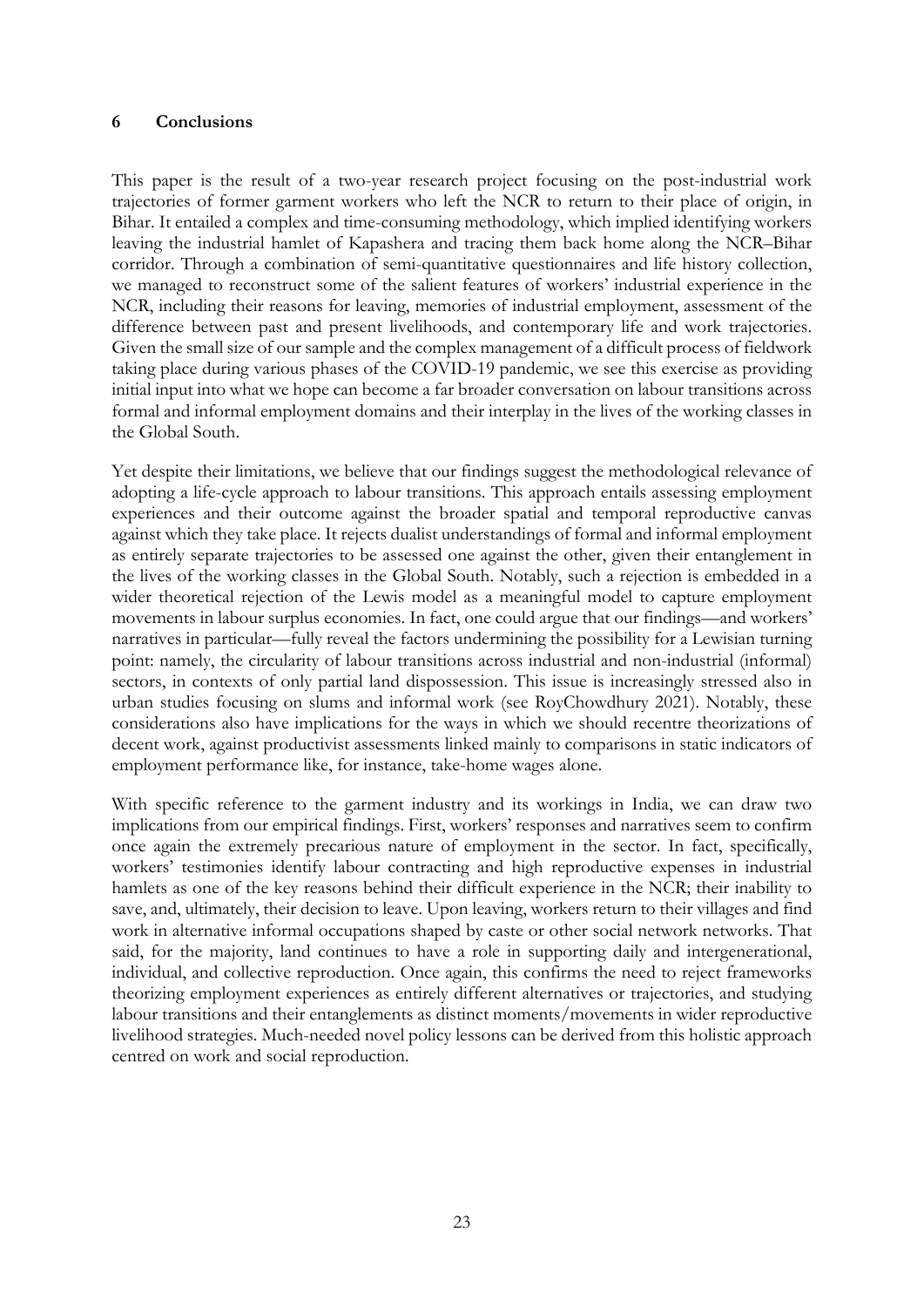#### **References**

- Agarwal, B. (2021). 'Livelihoods in COVID Times: Gendered Perils and New Pathways in India'. *World Development*, 139(3): 105312. <https://doi.org/10.1016/j.worlddev.2020.105312>
- Banerjee, K. (2010). 'Rights in Theory and Practice: A Case study of the NREGA'. In M. Mohanty (ed.), *Social Development Report*. New Delhi: Oxford University Press.
- Banerjee, K. (2016). 'Inclusive State, Excluded People: The Emperor's New Clothes?' *Economic and Political Weekly*, 12 November, LI(46): 28–32.
- Barrientos, S. (2013). '"Labour Chains": Analysing the Role of Labour Contractors in Global Production Networks'. *The Journal of Development Studies*, 49(8): 1058–71. <https://doi.org/10.1080/00220388.2013.780040>
- Breman, J. (1996). *Footloose Labour: Working in India's Informal Economy*. Cambridge: Cambridge University Press. <https://doi.org/10.1017/CBO9781139171076>
- Breman, J. (2013). *At Work in the Informal Economy of India: A Perspective from the Bottom Up*. Oxford: Oxford University Press.
- Care Collective (2021). *The Care Manifesto: The Politics of Interdependence*. London: Verso.
- Carswell, G., G. De Neve, and N. Subramanian (2021). 'Getting Home During Lockdown: Circular Migration and Hyper-Precarity in Rural Tamil Nadu at the time of Covid-19'. *Journal of Ethnic and Migration Studies*, under review.
- Carswell, G., G. De Neve, N. Subramanian, and S. Yuvaraj (2022). 'Lockdown and Livelihoods in Rural South India: Rethinking Care and Patronage at the time of Covid-19'. In S. Abrams, H. Lambert, and J. Robinson (eds), *How to Live Through a Pandemic*. London: Routledge.
- Cerimele, M. (2016). 'Informalising the Formal: Work Regimes and Dual Labour Dormitory Systems in Thang Long Industrial Park (Hanoi, Vietnam)'. Unpublished working paper.
- Chen, M.A. (2012). 'The Informal Economy: Definitions, Theories and Policies'. WIEGO Working Paper 1. Cambridge, MA, and Manchester, UK: Women in Informal Employment Globalizing and Organizing (WIEGO). Available at: [http://www.wiego.org/sites/default/files/publications/files/Chen\\_WIEGO\\_WP1.pdf](http://www.wiego.org/sites/default/files/publications/files/Chen_WIEGO_WP1.pdf) (accessed 5 October 2021).
- Cowan, T. (2018). 'The Urban Village, Agrarian Transformation, and Rentier Capitalism in Gurgaon, India'. *Antipode*, 50(5): 1244–66. <https://doi.org/10.1111/anti.12404>
- Das, S. (2017). 'Some Concerns Regarding the Goods and Services Tax'. *Economic and Political Weekly*, 52(9).
- Harriss-White B. (2002). *India Working: Essays in Society and Economy*. Cambridge: Cambridge University Press. <https://doi.org/10.1017/CBO9780511754319>
- Hewamanne, S.K. (2018). 'Sewing Their Way Up the Social Ladder? Paths to Social Mobility and Empowerment among Sri Lanka's Global Factory Workers'. *Third World Quarterly*, 39(11): 2173–87. <https://doi.org/10.1080/01436597.2018.1458302>
- Hewamanne, S. (2020). 'From Global Workers to Local Entrepreneurs: Former Global Factory Workers in Rural Sri Lanka'. *Third World Quarterly*, 41(3): 547–64. <https://doi.org/10.1080/01436597.2019.1675504>
- Kabeer, N., S. Razavi, and Y. van der Meulen Rodgers (2021). 'Feminist Economic Perspectives on the COVID-19 Pandemic'. *Feminist Economics*, 27(1–2): 1–29. <https://doi.org/10.1080/13545701.2021.1876906>
- Kesar, S., R. Abraham, R. Lahoti, P. Nath, and A. Basole (2021). 'Pandemic, Informality, and Vulnerability: Impact of COVID-19 on Livelihoods in India'. *Canadian Journal of Development Studies*, 42(1–2): 145– 64. <https://doi.org/10.1080/02255189.2021.1890003>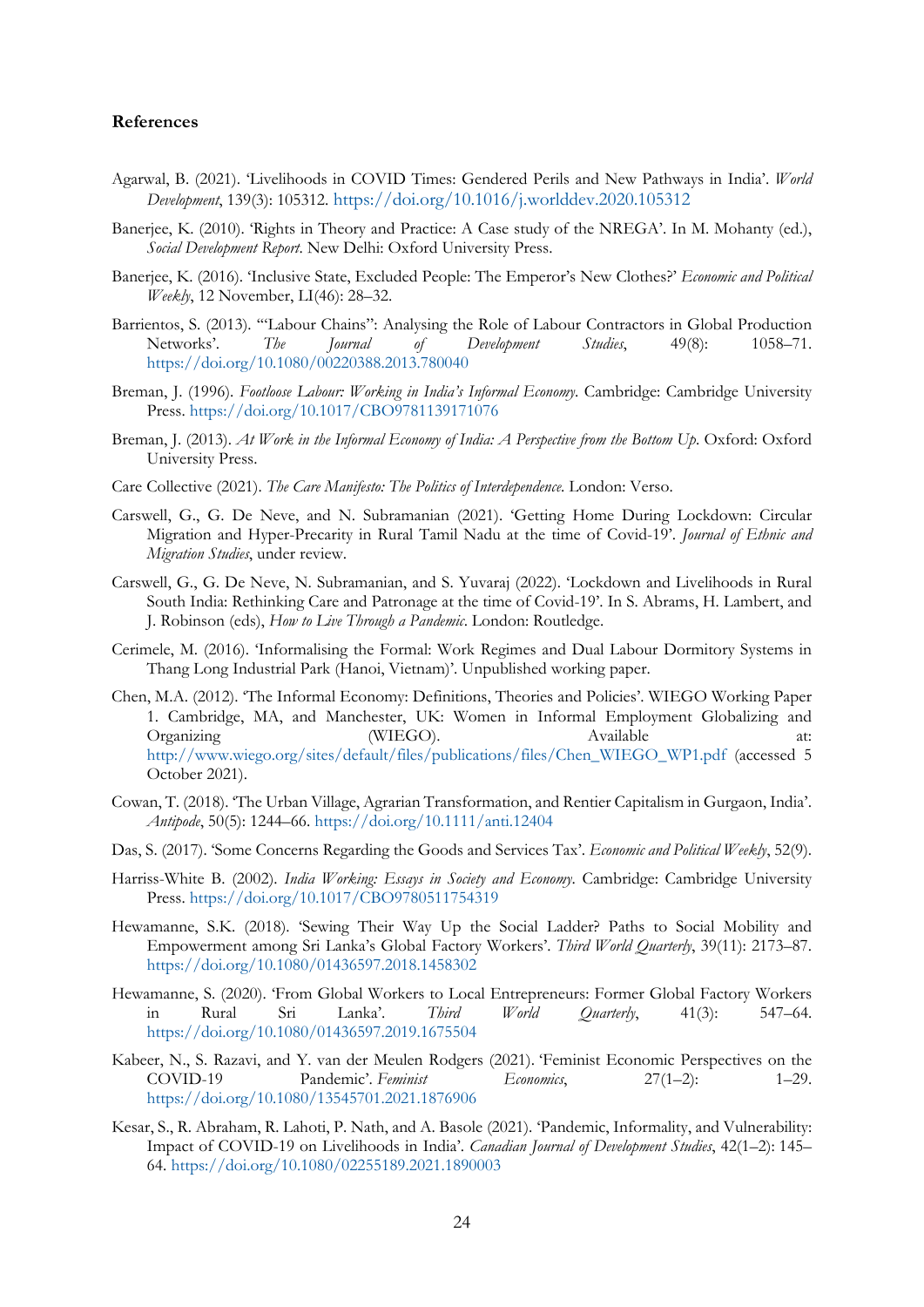- Lal, T. (2004). *Diagnostic Study, Report and Action Plan for the Ready Made Garment Cluster*. New Delhi: Cluster Development Executive Section, SISI Okhla, Government of India.
- Lerche J. (2010). 'From "Rural Labour" to "Classes of Labour": Class Fragmentation, Caste and Class Struggle at the Bottom of the Indian Labour Hierarchy'. In B. Harriss-White and J. Heyer (eds), *The Comparative Political Economy of Development of Africa and South Asia*. London: Routledge.
- Lerche, J., and A. Mezzadri, D. Chang, N. Pun, H. Ku, A. Liu, and R. Srivastava (2017). *The Triple Absence of Labour Rights: Triangular Labour Relations and Informalisation in the Construction and Garment Sectors in Delhi and Shanghai*. London: SOAS University of London.
- Lewis, A. (1954). 'Economic Development with Unlimited Supplies of Labour'. *The Manchester School*, 22(2): 139–91. <https://doi.org/10.1111/j.1467-9957.1954.tb00021.x>
- Maiti, D., and K. Sen (2010). 'The Informal Sector in India: A Means of Exploitation or Accumulation?' *Journal of South Asian Development*, 5(1): 1–13. <https://doi.org/10.1177/097317411000500101>
- Mani, M., B. Mathew, and D. Bhattacharya (2018). *Critiquing the Statutory Minimum Wage: A Case of the Export Garment Sector in India*. Bangalore: National Law School of India University (NLSIU).
- Mezzadri, A. (2016). 'Class, Gender and the Sweatshop: On the Nexus between Labour Commodification and Exploitation'. *Third World Quarterly*, 37(10): 1877–900. <https://doi.org/10.1080/01436597.2016.1180239>
- Mezzadri, A. (2017). *The Sweatshop Regime: Labouring Bodies, Exploitation and Garments Made in India*. Cambridge: Cambridge University Press. <https://doi.org/10.1017/9781316337912>
- Mezzadri, A. (2019). 'On the Value of Social Reproduction: Informal Labour, the Majority World and the Need for Inclusive Theories and Politics'. *Radical Philosophy*, 2.04: 33–41.
- Mezzadri, A. (2020). 'The Informal Labours of Social Reproduction'. *Global Labour Journal*, 11(2): 156–63. <https://doi.org/10.15173/glj.v11i2.4310>
- Mezzadri, A. (2021). 'A Value Theory of Inclusion: Informal Labour, the Homeworker and the Social Reproduction of Value'. *Antipode*, 53(4): 1186–205. <https://doi.org/10.1111/anti.12701>
- Mezzadri, A., and S. Majumder (2018). 'The Afterlife of Cheap Labour: Bangalore Garment Workers from Factories to the Informal Economy'. Working Paper 12.18.1. Karnataka: CIVIDEP India and London: Female Employment & Dynamics of Inequality (FEDI) Research Network, SOAS University of London. Available at: <https://www.soas.ac.uk/fedi/research-output/file137455.pdf> (accessed 5 October 2021).
- Mezzadri, A., and S. Majumder (2020). 'Towards a Feminist Political Economy of Time Labour Circulation, Social Reproduction and the "Afterlife" of Cheap Labour'. *Review of International Political Economy*, online. <https://doi.org/10.1080/09692290.2020.1857293>
- Mezzadri, A., and R. Srivastava (2015). *Labour Regimes in the Indian Garment Sector: Capital–Labour Relations, Social Reproduction and Labour Standards in the National Capital Region (NCR)*. London: Centre for Development Policy and Research (CDPR), SOAS University of London. Available at: <https://www.soas.ac.uk/cdpr/publications/reports/file106927.pdf> (accessed 5 October 021).
- Mezzadri, A., S. Newman, and S. Stevano (2021). 'Feminist Global Political Economies of Work and Social Reproduction'. *Review of International Political Economy*, online. <https://doi.org/10.1080/09692290.2021.1957977>
- Mishra, D.K. (2021). 'Migrant Labour during the Pandemic: A Political Economy Perspective'. *The Indian Journal of Labour Economics*, 69(3): 410–24. <https://doi.org/10.1177/00194662211021209>
- Naidu, S.C., and L. Ossome (2016). 'Social Reproduction and the Agrarian Question of Women's Labour in India'. *Agrarian South: Journal of Political Economy*, 5(1): 50–76. <https://doi.org/10.1177/2277976016658737>
- Okech, A. (2020). 'African Feminist Epistemic Communities and Decoloniality'. *Critical African Studies*, 12(3): 313–29. <https://doi.org/10.1080/21681392.2020.1810086>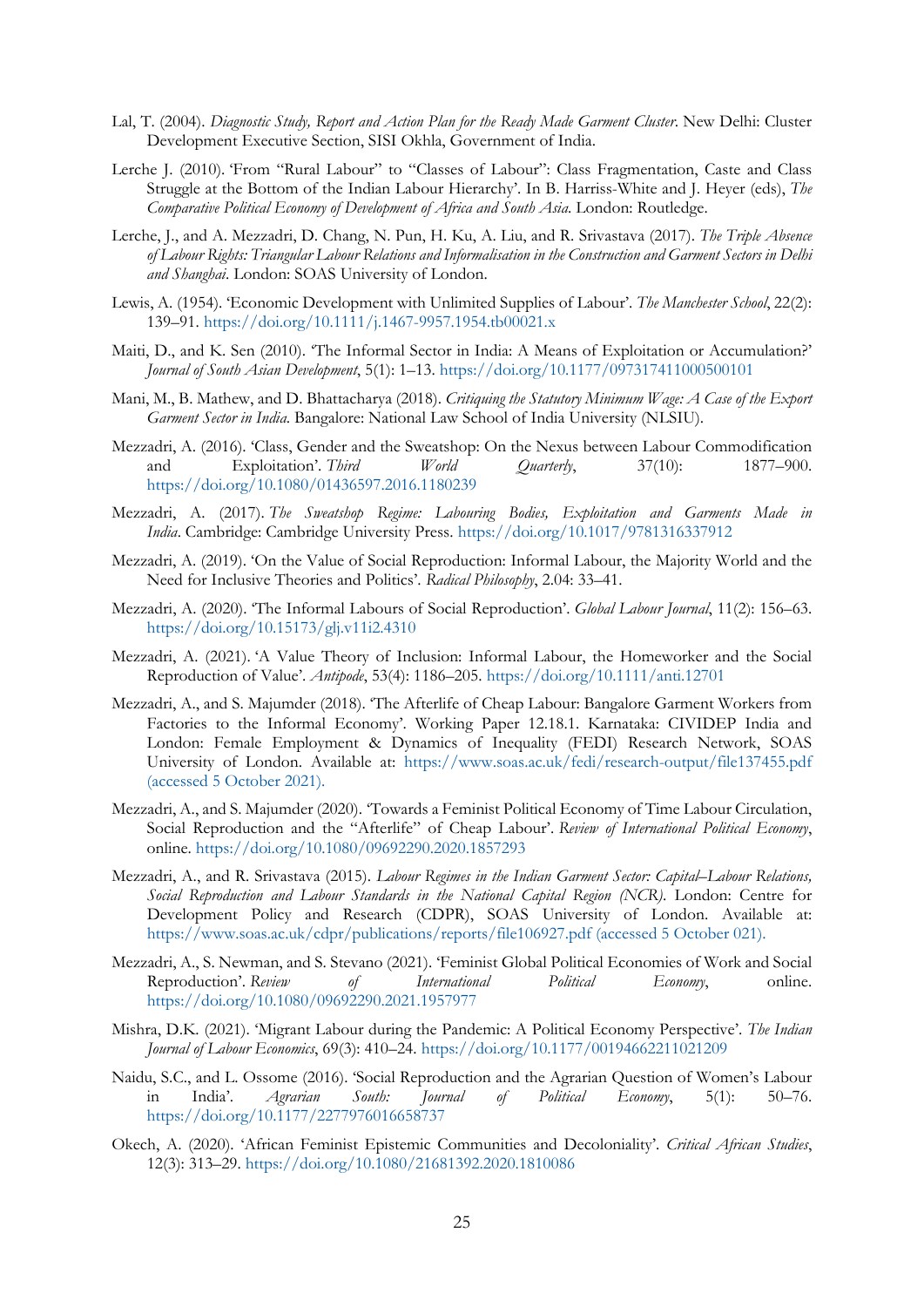- Ossome L. (2020). 'The Care Economy and the State in Africa's Covid-19 Responses'. *Canadian Journal of Development Studies*, 42(1–2): 68–78. <https://doi.org/10.1080/02255189.2020.1831448>
- Powell, B. (2014). *Out of Poverty: Sweatshops in the Global Economy*. New York: Cambridge University Press. <https://doi.org/10.1017/CBO9781139342704>
- Prentice, R. (2017). 'Microenterprise Development, Industrial Labour, and the Seductions of Precarity'. *Critique of Anthropology*, 37(2): 201–22. <https://doi.org/10.1177/0308275X17694944>
- Pun, N. (2007). 'The Dormitory Labor Regime: Sites of Control and Resistance for Women Migrant Workers in South China'. *Feminist Economics*, 13(3): 239–58. <https://doi.org/10.1080/13545700701439465>
- Pun, N., and C. Smith (2007). 'Putting Transnational Labour Process in Its Place: Dormitory Labour Regime in Post-Socialist China'. *Work, Employment and Society*, 21(1): 27–45. <https://doi.org/10.1177/0950017007073611>
- Pun, N., R. Andrijasevic, and D. Sacchetto (2019). 'Transgressing North–South Divide: Foxconn Production Regimes in China and the Czech Republic'. *Critical Sociology*, 46(2): 307–22. <https://doi.org/10.1177/0896920518823881>
- Pun, N., A.Y. Liu, and H.L. Lu (2015). *Labor Conditions and the Working Poor in China*. London: SOAS University of London.
- Rai, S., B.D. Brown, and K. Ruwanpura (2019). 'SDG 8: Decent Work and Economic Growth A Gendered Analysis'. *World Development*, 113: 368–80. <https://doi.org/10.1016/j.worlddev.2018.09.006>
- Rao, S. (2021). 'Beyond the Coronavirus: Understanding Crises of Social Reproduction'. *The Global Labour Journal*, 12(1): 39–53. <https://doi.org/10.15173/glj.v12i1.4307>
- Roy, T. (2013). *India in the World Economy: From Antiquity to the Present*. Cambridge: Cambridge University Press. <https://doi.org/10.1017/CBO9780511920516>
- RoyChowdhury, S. (2021). *City of Shadows: Slums and Informal Work in Bangalore*. Cambridge: Cambridge University Press. <https://doi.org/10.1017/9781108989930>
- Ruwanpura, K.N. (2016). 'Garments Without Guilt? Uneven Labour Geographies and Ethical Trading: Sri Lankan Labour Perspectives'. *Journal of Economic Geography*, 16(2): 423–46. <https://doi.org/10.1093/jeg/lbu059>
- Samaddar, R. (2020). *Borders of an Epidemic: COVID–19 and Migrant Workers*. Kolkata: Mahanirban Calcutta Research Group.
- Shah, A., and J. Lerche (2020). 'Migration and the Invisible Economies of Care: Production, Social Reproduction and Seasonal Migrant Labour in India'. *Transactions of the Institute of British Geographers*, 45(4): 719–34. <https://doi.org/10.1111/tran.12401>
- Singh, N., and M. Kaur Sapra (2007). 'Liberalisation in Trade and Finance: India's Garment Sector'. In B. Harriss- White, and A. Sinha (eds), *Trade Liberalisation and India's Informal Economy*. New Delhi: Oxford University Press.
- Srivastava, R. (2016). 'Structural Change and Non-Standard Forms of Employment in India'. Conditions of Work and Employment Series 68. Geneva: International Labour Office. Available at : [https://www.ilo.org/wcmsp5/groups/public/---ed\\_protect/---protrav/--](https://www.ilo.org/wcmsp5/groups/public/---ed_protect/---protrav/---travail/documents/publication/wcms_450077.pdf) [travail/documents/publication/wcms\\_450077.pdf](https://www.ilo.org/wcmsp5/groups/public/---ed_protect/---protrav/---travail/documents/publication/wcms_450077.pdf) (accessed 5 October 2021).
- Stevano, S., and A. Mezzadri, L. Lombardozzi, and H. Bargawi (2021). 'Hidden Abodes in Plain Sight: The Social Reproduction of Households and Labour in the COVID-19 Pandemic'. *Feminist Economics*, 27(1/2): 271–87. <https://doi.org/10.1080/13545701.2020.1854478>
- Tilley, L. (2017). 'Resisting Piratic Method by Doing Research Otherwise'. *Sociology*, 51(1): 27–42. <https://doi.org/10.1177/0038038516656992>
- Tiwari, A (2015). *Falling Through the Cracks: How Overlapping Responsibilities among Many Agencies Contributes to the Poor Living Conditions of Garment Workers in Gurgaon, India*. Berkeley, CA: Goldman School of Public